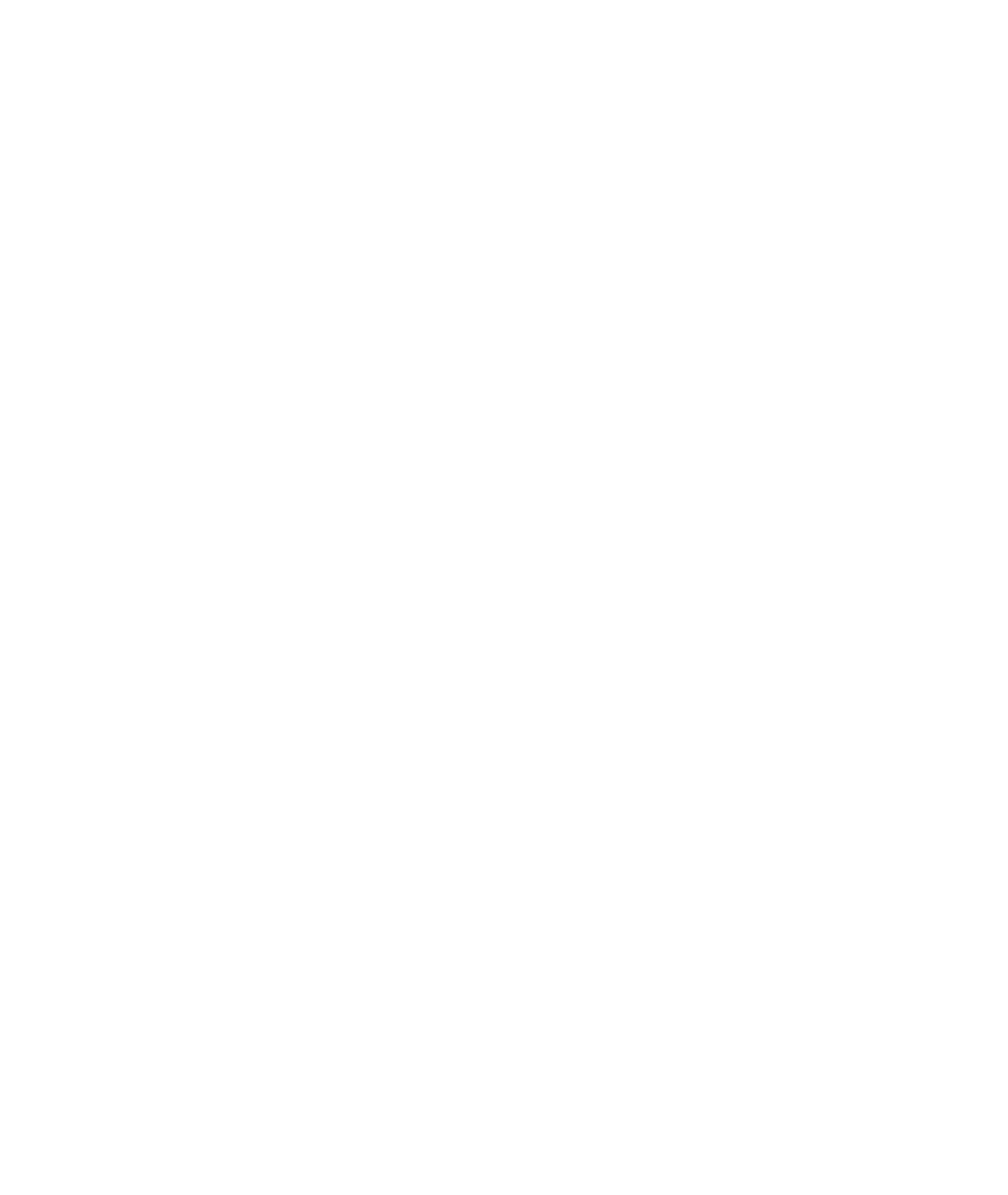# EN

# ZCORE™ Porcine Xenograft Particulate

A sterile, biocompatible anorganic porous bone mineral for use in periodontal, oral and maxillofacial surgery.

# **DESCRIPTION**

*ZCORE™* is a porous bone mineral matrix consisting predominantly of calcium phosphate. It is produced by removal of the organic components from porcine cancellous bone. *ZCORE™* is sterilized by gamma irradiation. The product is available in granular form, nonpyrogenic and for single use only.

# **PROPERTIES/ACTIONS**

The anorganic bone matrix of *ZCORE™* has interconnecting macro and microscopic porous structure that supports the formation and ingrowth of new bone at the implantation site. The use of *ZCORE™* may be considered when autogenous bone is not indicated, or insufficient in quantity to fulfill the needs of the proposed surgical procedure.

# **INDICATIONS AND USAGE**

*ZCORE™* is indicated for:

- Augmentation or reconstructive treatment of the alveolar ridge.
- Filling of infrabony periodontal defects.
- Filling of defects after root resection, apicoectomy, and cystectomy.
- Filling of extraction sockets to enhance preservation of the alveolar ridge.
- Elevation of the maxillary sinus floor.
- Filling of periodontal defects in conjunction with products intended for Guided Tissue Regeneration (GTR) and Guided Bone Regeneration (GBR).
- Filling of peri-implant defects in conjunction with products intended for Guided Bone Regeneration (GBR).

# **INSTRUCTIONS FOR USE**

- After exposure of the bony defect with a mucoperiosteal flap, all granulation tissue must be carefully removed.
- Mix *ZCORE™* with autogenous bone, osseous coagulum, patient's blood or sterile normal saline. If large maxillofacial defects are present, *ZCORE™* should be mixed with autogenous bone in a ratio of approximately 1:1.
- In order to assure the formation of new bone, *ZCORE™* should only be placed in direct contact with well vascularized bone. Cortical bone should be mechanically perforated.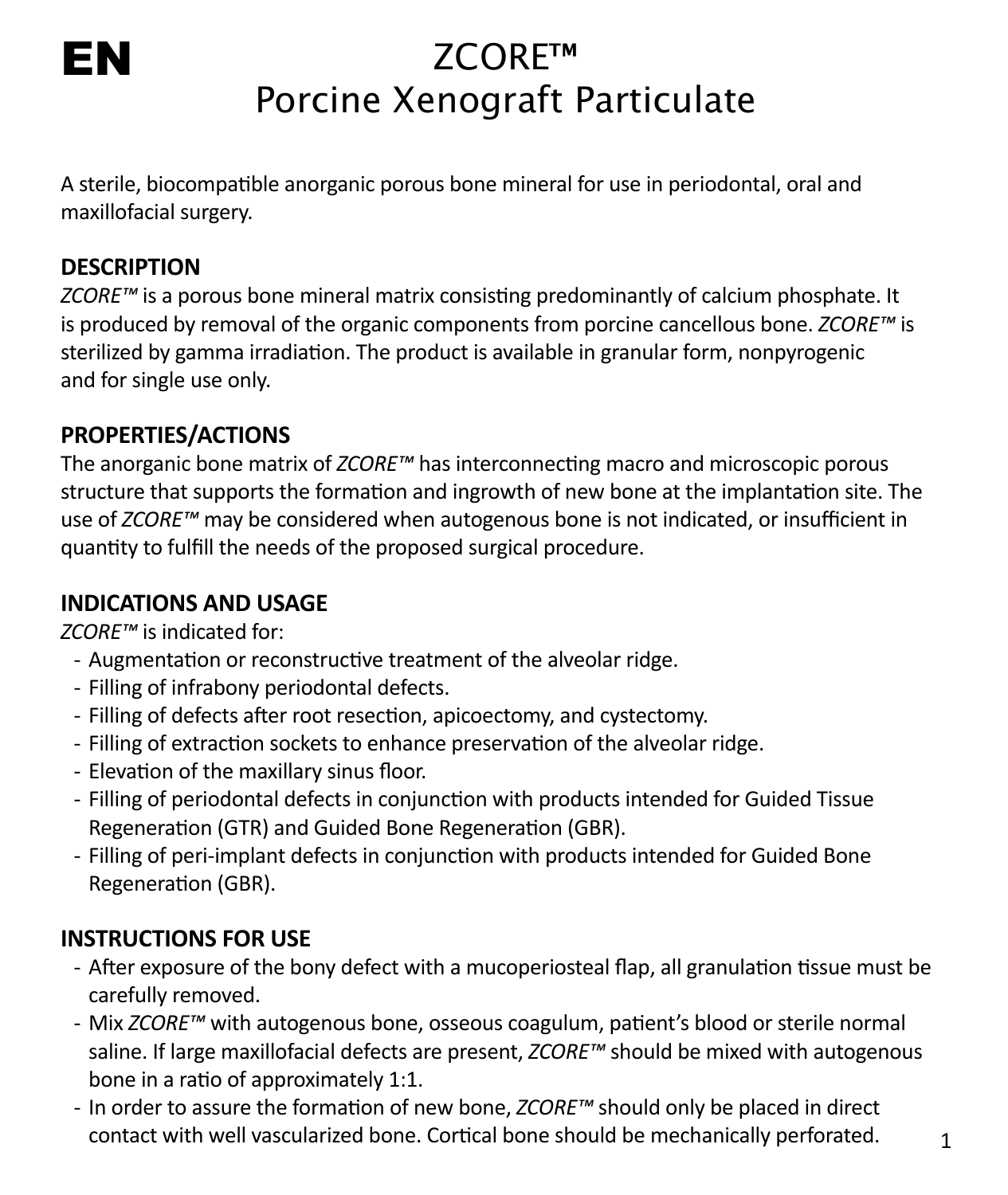- Loosely pack *ZCORE™* into osseous defect using a sterile instrument. Use of excessive force will result in compression of the particles and loss of trabecular architecture.
- Overfilling of the defects should be avoided.
- The mucoperiosteal flaps should be sutured to achieve primary closure, if possible. A surgical dressing may be placed over the wound for one to two weeks.
- If primary wound closure cannot be achieved completely, further immobilization of the flap (e.g., by incision through the periosteum) should be performed and/or a bioabsobable membrane (e.g. Resorbable Collagen Membrane) should be placed over the bone graft site.

# **CONTRAINDICATIONS**

Contraindications customary to the use of bone grafts should be observed. *ZCORE™* should not be used in patients with:

- Acute or chronic infection (osteomyelitis) at the surgical site
- Metabolic diseases (diabetes, hyperparathyroidism, osteomalacia)
- Severe renal dysfunction, severe liver disease
- High dose corticosteroid therapy
- Vascular impairment at the implant site
- Osteoporosis
- Known allergy or hypersensitivity to porcine-derived implantable materials

#### **WARNINGS**

The device should be secured to prevent motion and migration, use in areas where the graft can be adequately contained.

Do not use if package is opened or damaged or if expiration date has been exceeded.

*ZCORE™* cannot be re-sterilized or re-used. Open, unused product must be discarded. In vivo stability may be adversely affected if resterilized. Cross-contamination and infection may occur if re-used.

#### **PRECAUTIONS**

In order to facilitate the formation of new bone *ZCORE™* should only be implanted in direct contact with a well vascularized bony tissue. Drilling may be recommended to facilitate bleeding from cortical bone.

In larger defects a mixture of autogenous bone or bone marrow may improve the formation of new bone.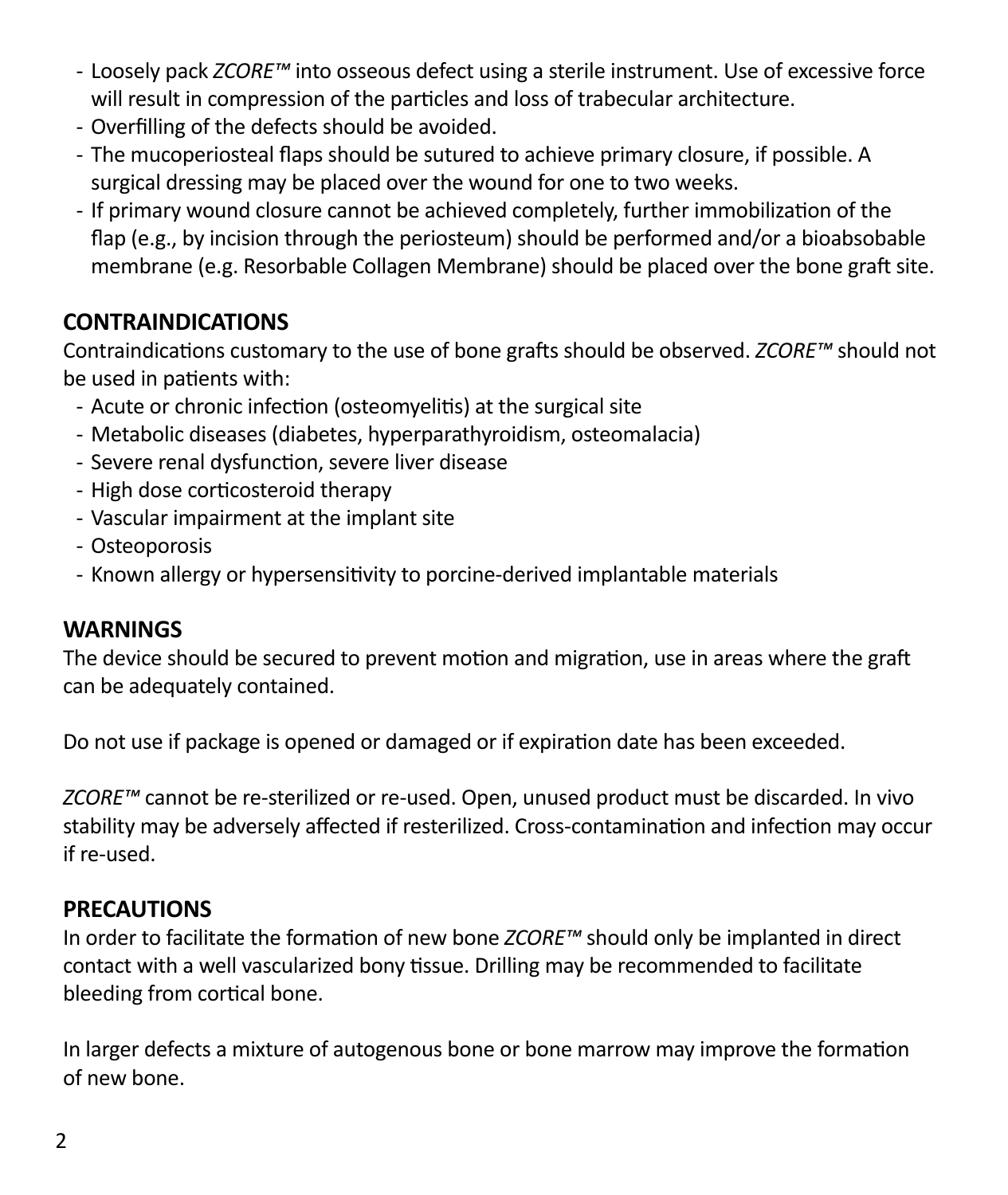#### *Implantology*

Generally, in augmented areas, the placement of titanium fixtures should take place once the bone has sufficient strength and integrity for dental implant placement, which is typically greater than 6 months after implantation of a bone graft material. For sinus floor elevation, typically 9-12 months should be allowed after implantation of bone graft material before placement of the titanium fixtures. Xrays should be taken to confirm the bone integrity prior to dental implant placement.

#### *Periodontology*

The filling of periodontal defects with *ZCORE™* requires (along with plaque control) the successful local treatment of the periodontal lesion (e.g. root planing, debridement of granular tissue) prior to implantation.

# **CAUTION**

Federal (USA) law restricts this device to sale by or on the order of a licensed dentist.

# **ADVERSE REACTIONS**

Possible complications that may occur with any dental surgery include swelling at the surgical site, flap sloughing, bleeding, local inflammation, bone loss, infection or pain.

# **HOW SUPPLIED**

| ZCORE™ is supplied sterile, non-pyrogenic, and for single use only. |  |  |
|---------------------------------------------------------------------|--|--|
|                                                                     |  |  |

| <b>Catalogue Number</b> | <b>Particle Size</b> | Volume            |
|-------------------------|----------------------|-------------------|
| <b>7S050</b>            | $0.25 - 1.0$ mm      | 0.5 <sub>cc</sub> |
| 75100                   |                      | 1.0 <sub>cc</sub> |
| 75200                   |                      | 2.0 c             |
| ZS400                   |                      | 4.0 cc            |
| 71100                   | $1.0 - 2.0$ mm       | 1.0 <sub>cc</sub> |
| ZL200                   |                      | 2.0 <sub>cc</sub> |

# **STORAGE**

Store at room temperature (15˚C/59˚F - 30˚C/86˚F).

# **LABELING SYMBOLS**

Symbols may be used on some international package labeling for easy identification.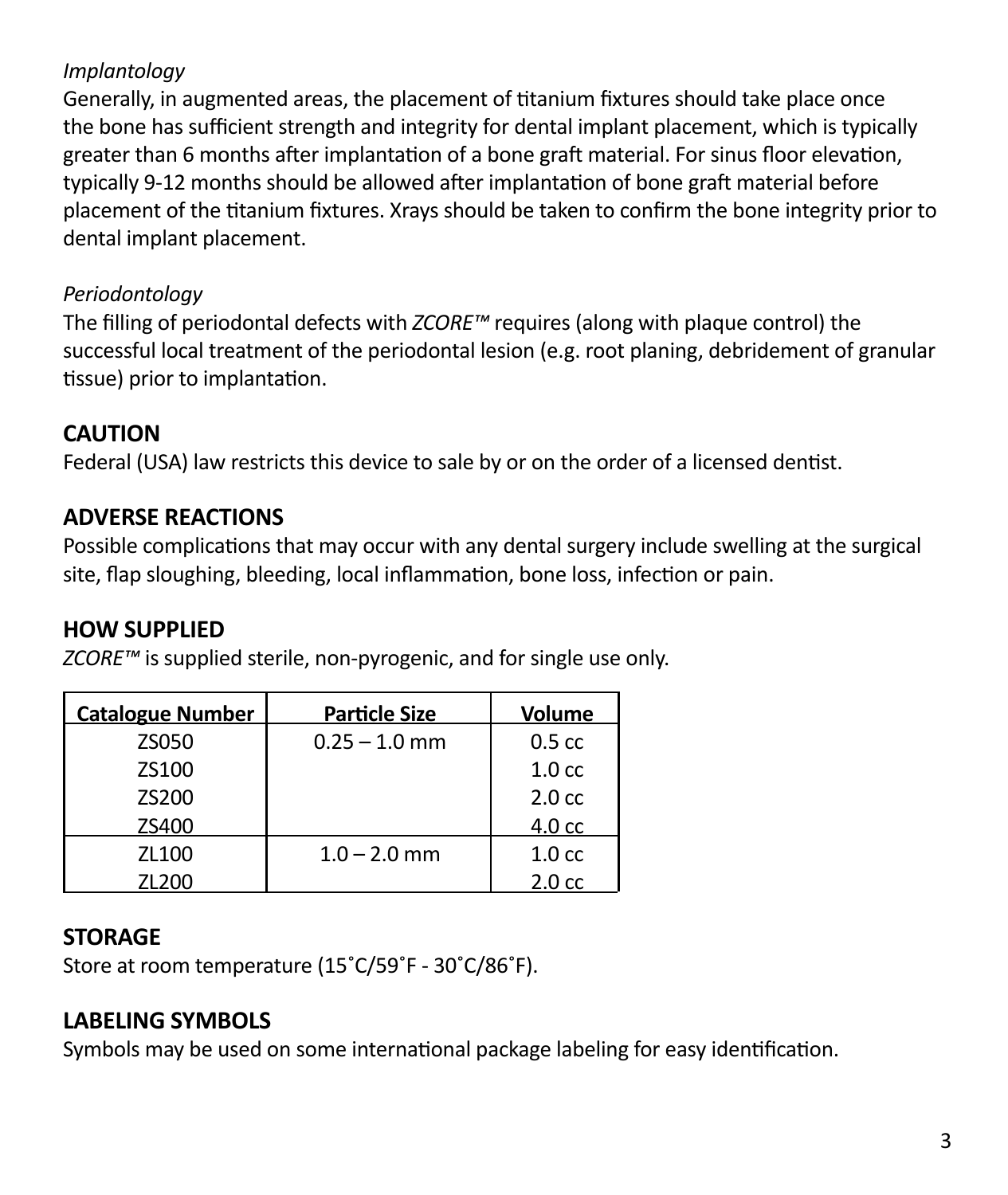|            | Caution. See Instructions For Use                                                      |
|------------|----------------------------------------------------------------------------------------|
|            | Use By                                                                                 |
|            | Do Not Reuse                                                                           |
| LOT        | Lot Number                                                                             |
| STERILE R  | Sterilized Using Irradiation                                                           |
| <b>REF</b> | <b>Catalog Number</b>                                                                  |
| Rx ONIY    | Federal (USA) law restricts this<br>device to sale by or on the order<br>of physician  |
|            | Manufacturer                                                                           |
|            | Do not use if the product<br>sterilization barrier or its<br>packaging is compromised. |
|            | Temperature limitation                                                                 |
| RFP<br>EC  | Authorized Representative<br>in the European Community                                 |



#### M **Manufacturer:** Collagen Matrix, Inc. 15 Thornton Road

**Distributed by:** Osteogenics Biomedical, Inc. 4620 71st Street, Bldg 78-79 Lubbock, TX 79424 USA www.osteogenics.com 888-796-1923

# Oakland, New Jersey 07436 USA P**EU Authorized Representative:** MDSS GmbH Schiffgraben 41 30175 Hannover Germany

 $C\epsilon$  0086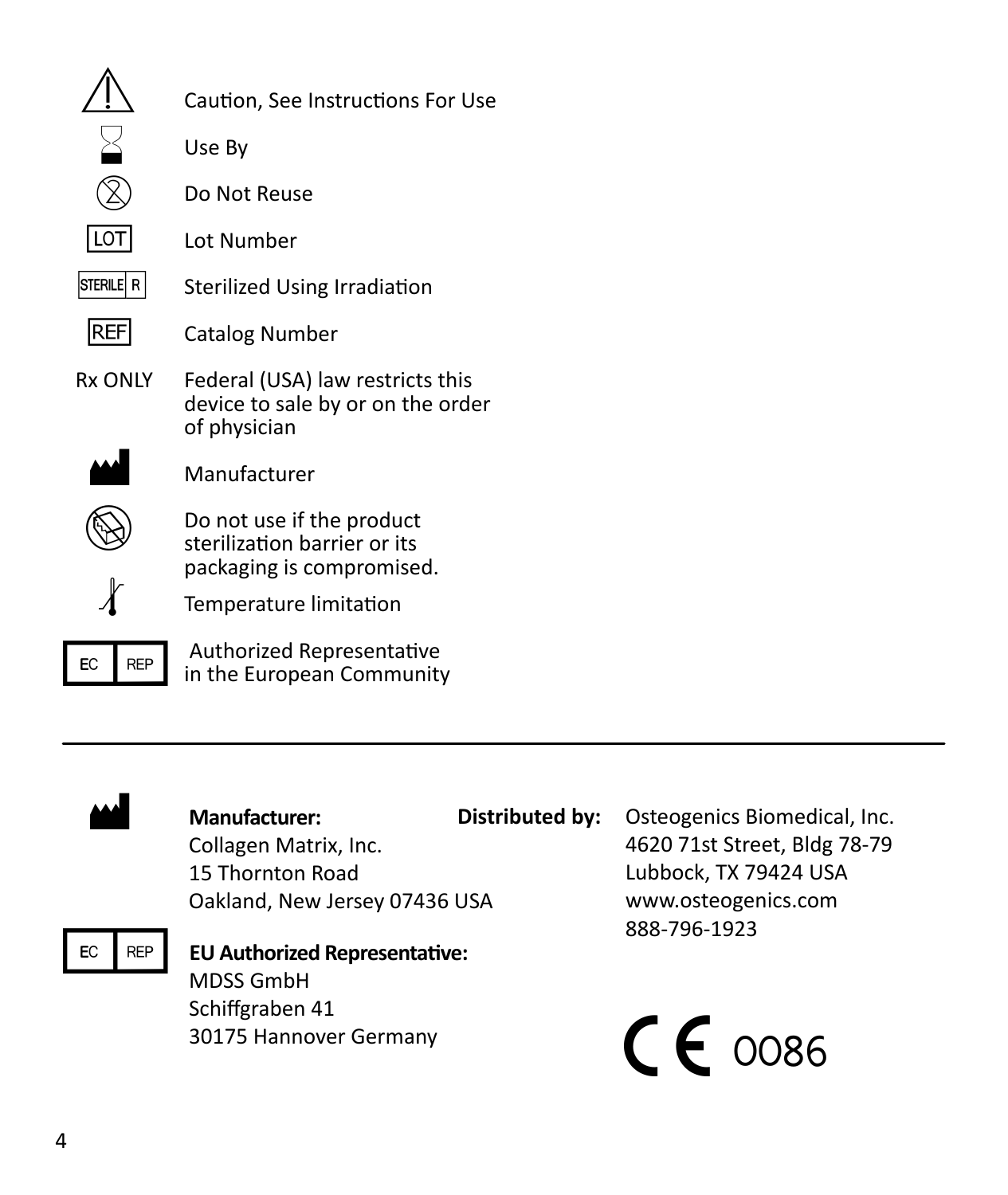# DE

# ZCORE™ Xenograft-Partikel vom Schwein

Das Produkt ist ein steriles, biokompatibles anorganisches poröses Knochenmineral zur Verwendung in der Parodontal-, Oral- und Maxillofazial-Chirurgie.

# **BESCHREIBUNG**

*ZCORE™* ist eine vorwiegend aus Calciumphosphat bestehende, poröse Knochenmineral-Matrix. Sie wird unter Auszug der organischen Bestandteile aus Schweine-Spongiosa gewonnen. *ZCORE™* wird durch Gammastrahlung sterilisiert. Das Produkt ist als Granulat erhältlich, nicht pyrogen und nur für den einmaligen Gebrauch bestimmt.

# **EIGENSCHAFTEN/WIRKUNGSWEISE**

Die anorganische *ZCORE™*-Knochenmatrix besitzt eine zusammenhängende makround mikroskopische poröse Struktur, die die Bildung und das Einwachsen von neuem Knochenmaterial am Implantationssitus unterstützt. Die Anwendung von *ZCORE™* ist dann zu erwägen, wenn autogenes Knochenmaterial nicht indiziert ist, oder wenn dessen Menge für die Anforderungen des beabsichtigten chirurgischen Verfahrens nicht ausreichend ist.

# **INDIKATIONEN UND ANWENDUNG**

*ZCORE™* ist für folgende Anwendungen indiziert:

- Augmentations- oder Rekonstruktionsbehandlung des Alveolarkamms.
- Füllung von Parodontaldefekten mit Knochentaschen.
- Füllung von Defekten nach Wurzelresektionen, Apikektomien und Zystektomien.
- Füllung von Extraktionshohlräumen zur Förderung des Erhalts des Alveolarkamms.
- Elevation des Bodens der Oberkieferhöhle.
- Füllung von Parodontaldefekten in Verbindung mit Produkten für die gesteuerte Geweberegeneration (Guided Tissue Regeneration, GTR) und die gesteuerte Knochenregeneration (Guided Bone Regeneration, GBR).
- Füllung von periimplantären Defekten in Verbindung mit Produkten für die gesteuerte Knochenregeneration (Guided Bone Regeneration, GBR).

# **GEBRAUCHSANLEITUNG**

- Nach dem Freilegen des Knochendefekts durch einen mukoperiostalen Lappen ist das gesamte granuläre Gewebe sorgfältig zu entfernen.
- *ZCORE™* mit autogenem Knochenmaterial, Knochen-Koagulum, Patientenblut oder steriler physiologischer Kochsalzlösung mischen. Bei Vorliegen großer maxillofazialer Defekte ist *ZCORE™* im Verhältnis von ca. 1:1 mit autogenem Knochenmaterial zu mischen.
- Um die Bildung neuen Knochenmaterials zu gewährleisten, darf *ZCORE™* ausschließlich in unmittelbarem Kontakt mit gut vaskularisiertem Knochenmaterial platziert werden. Kortikale Knochen sind mit mechanischen Mitteln zu perforieren.
- Den Knochendefekt unter Verwendung eines sterilen Instruments locker mit *ZCORE™*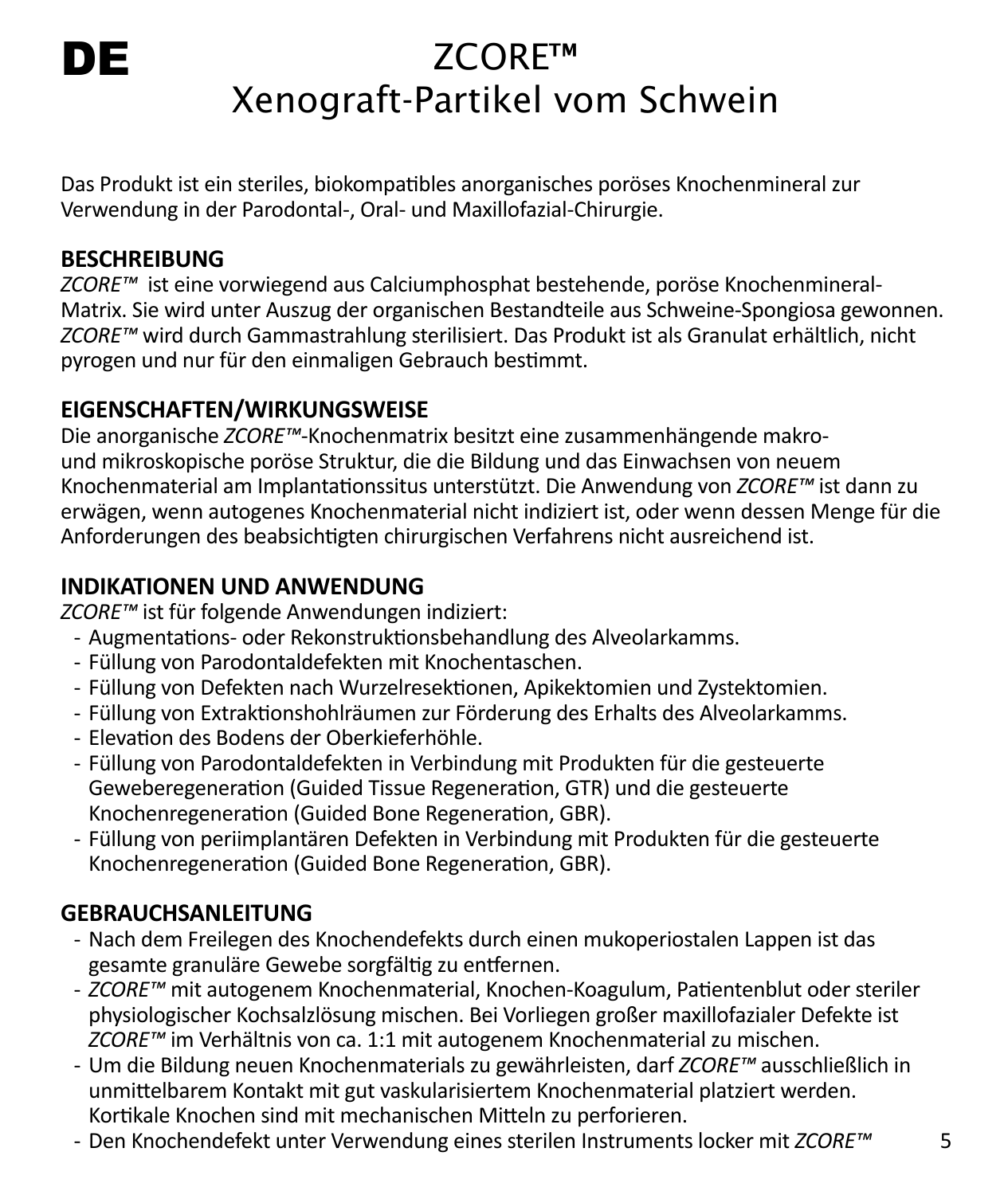stopfen. Übermäßiger Kraftaufwand hat eine Komprimierung der Partikel und damit Einbußen der trabekulären Struktur zur Folge.

- Das Überfüllen der Defekte ist zu vermeiden.
- Die mukoperiostalen Lappen sind zum Erzielen des primären Verschlusses nach Möglichkeit zu vernähen. Die Wunde kann eine bis zwei Wochen lang mit chirurgischem Verbandmaterial abgedeckt werden.
- Falls sich kein vollständiger primärer Wundverschluss erzielen lässt, ist der Lappen weiter zu immobilisieren (bspw. durch eine Inzision durch das Periost hindurch) und/oder eine bioresorbierbare Membran (bspw. eine resorbierbare Kollagenmembran) über dem Situs des Knochenimplantats zu platzieren.

#### **KONTRAINDIKATIONEN**

Es sind die üblichen Kontraindikationen für die Verwendung von Knochentransplantaten zu beachten. *ZCORE™* darf nicht bei Patienten mit folgenden Gegebenheiten verwendet werden:

- akute oder chronische Infektion (Osteomyelitis) am Eingriffssitus
- Stoffwechselerkrankungen (Diabetes, Hyperparathyreoidismus, Osteomalazie)
- schwere Nierenfunktionsstörungen, schwere Lebererkrankung
- hochdosierte Kortikosteroid-Therapie
- Gefäßbeeinträchtigungen am Implantationssitus
- Osteoporose
- bekannte Allergie oder Hypersensibilität gegenüber Implantatmaterial vom Schwein

#### **WARNHINWEISE**

Das Produkt ist so zu fixieren, dass Bewegungen und Migration verhindert werden; in Bereichen verwenden, in denen das Transplantat angemessen eingeschlossen werden kann.

Bei geöffneter oder beschädigter Packung oder überschrittenem Verfallsdatum nicht verwenden.

*ZCORE™* kann nicht resterilisiert oder wiederverwendet werden. Angebrochenes, nicht verwendetes Produkt muss entsorgt werden. Die In-vivo-Stabilität kann bei einer Resterilisation beeinträchtigt werden. Bei Wiederverwendung kann es zu Kreuzkontamination und Infektion kommen.

#### **VORSICHTSHINWEISE**

Um die Bildung neuen Knochenmaterials zu ermöglichen, darf *ZCORE™* ausschließlich in unmittelbarem Kontakt mit gut vaskularisiertem Knochengewebe implantiert werden. Anbohren ist eventuell zu empfehlen, um Blutung aus der Kortikalis zu ermöglichen.

Bei größeren Defekten kann eine Mischung aus autogenem Knochen oder Knochenmark der Bildung neuen Knochenmaterials förderlich sein.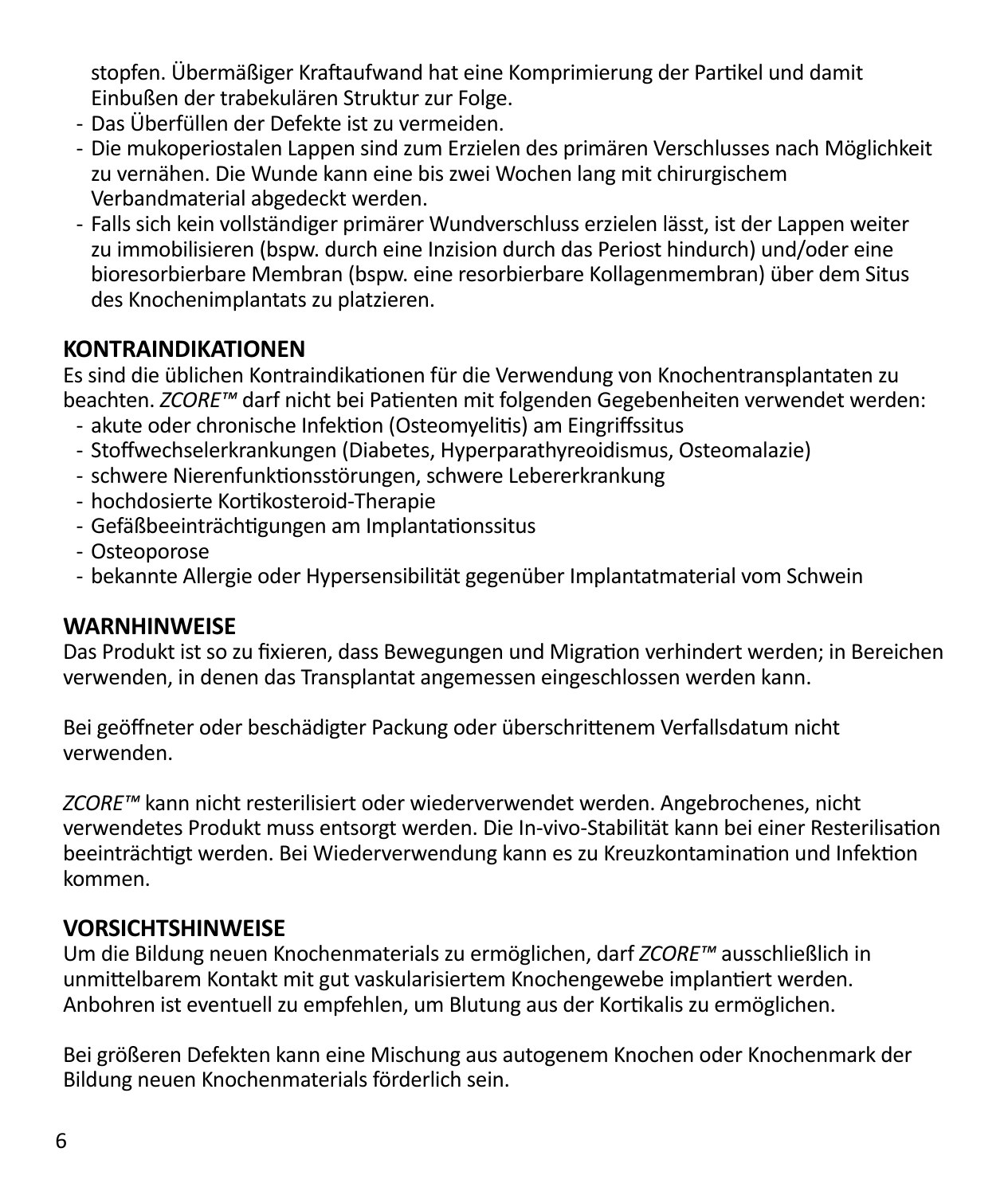#### *Implantologie*

Generell sollten Titanelemente erst dann in augmentierten Bereichen platziert werden, nachdem die Festigkeit und Integrität des Knochens für die Platzierung eines Dentalimplantats ausreichend sind. Dies ist normalerweise 6 Monate nach der Implantation von Knochentransplantatmaterial der Fall. Bei einer Elevation der Kieferhöhle ist nach der Implantation von Knochentransplantatmaterial mindestens 9–12 Monate mit der Platzierung von Titanelementen zu warten. Vor der Platzierung von Dentalimplantaten ist die Knochenintegrität durch Röntgenaufnahmen zu bestätigen.

#### *Parodontologie*

Voraussetzung für das Füllen von Parodontaldefekten mit *ZCORE™* ist (neben der Plaque-Kontrolle) die erfolgreiche lokale Behandlung der Parodontalläsion (bspw. durch Kürettage, Debridement von granulärem Gewebe) vor der Implantation.

#### **VORSICHT**

Nach US-Recht darf dieses Produkt nur von einem lizenzierten Zahnarzt oder auf zahnärztliche Anordnung hin verkauft werden.

# **UNERWÜNSCHTE REAKTIONEN**

Zu den möglichen Komplikationen einer jeglichen zahnchirurgischen Behandlung zählen Schwellung des Eingriffsbereichs, Lappenverschorfung, Blutung, lokale Entzündung, Knochenschwund, Infektion oder Schmerzen.

#### **LIEFERZUSTAND**

*ZCORE™* ist im Lieferzustand steril, nicht pyrogen und nur für den einmaligen Gebrauch bestimmt.

| <b>Bestellnummer</b> | Partikelgröße   | Volumen               |
|----------------------|-----------------|-----------------------|
| <b>7S050</b>         | $0,25 - 1,0$ mm | $0.5$ cm <sup>3</sup> |
| 75100                |                 | $1.0 \text{ cm}^3$    |
| 75200                |                 | $2.0 \text{ cm}^3$    |
| <b>7S400</b>         |                 | $4.0 \text{ cm}^3$    |
| 71100                | $1.0 - 2.0$ mm  | $1.0 \text{ cm}^3$    |
| ZL200                |                 | $2.0 \text{ cm}^3$    |

# **LAGERUNG**

Bei Zimmertemperatur (15 ˚C–30 ˚C) lagern.

# **KENNZEICHNUNGSSYMBOLE**

Eventuell umfassen einige internationale Verpackungskennzeichnungen Symbole zur einfachen Identifizierung.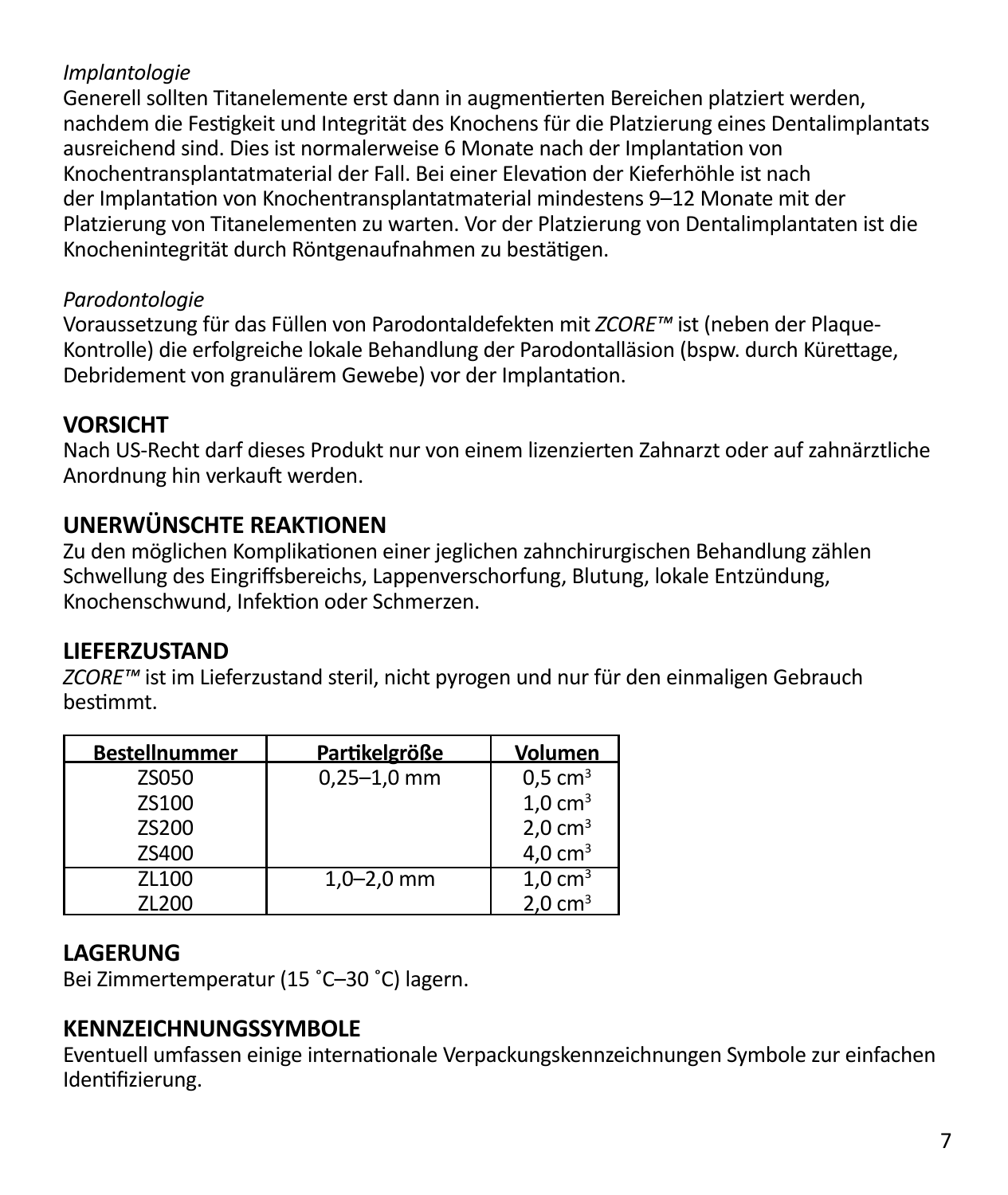|            | Achtung: Gebrauchsanleitung<br>einsehen.                                                                        |
|------------|-----------------------------------------------------------------------------------------------------------------|
|            | Verwendbar bis                                                                                                  |
|            | Nicht wiederverwenden                                                                                           |
| <b>LOT</b> | Chargennummer                                                                                                   |
| STERILE R  | Durch Bestrahlung sterilisiert                                                                                  |
| <b>REF</b> | <b>Bestellnummer</b>                                                                                            |
| Rx ONIY    | Nach US-Recht darf dieses<br>Produkt nur von einem Arzt oder<br>auf ärztliche Anordnung hin<br>verkauft werden. |
|            | Horetollor                                                                                                      |



**Hersteller** 

L Das Produkt bei Beeinträchtigung seines Sterilschutzes oder seiner Verpackung nicht verwenden.



 $\chi$  Temperaturgrenzen



EC REP Bevollmächtigter Vertreter in der Europäischen Gemeinschaft



#### M **Hersteller:**

Collagen Matrix, Inc. 15 Thornton Road Oakland, New Jersey 07436 USA

### P**EU-Bevollmächtigter:**

MDSS GmbH Schiffgraben 41 30175 Hannover, Deutschland  **Vertrieb:** Osteogenics Biomedical, Inc. 4620 71st Street, Bldg 78-79 Lubbock, TX 79424 USA www.osteogenics.com +1 (888) 796-1923

 $C\epsilon$  0086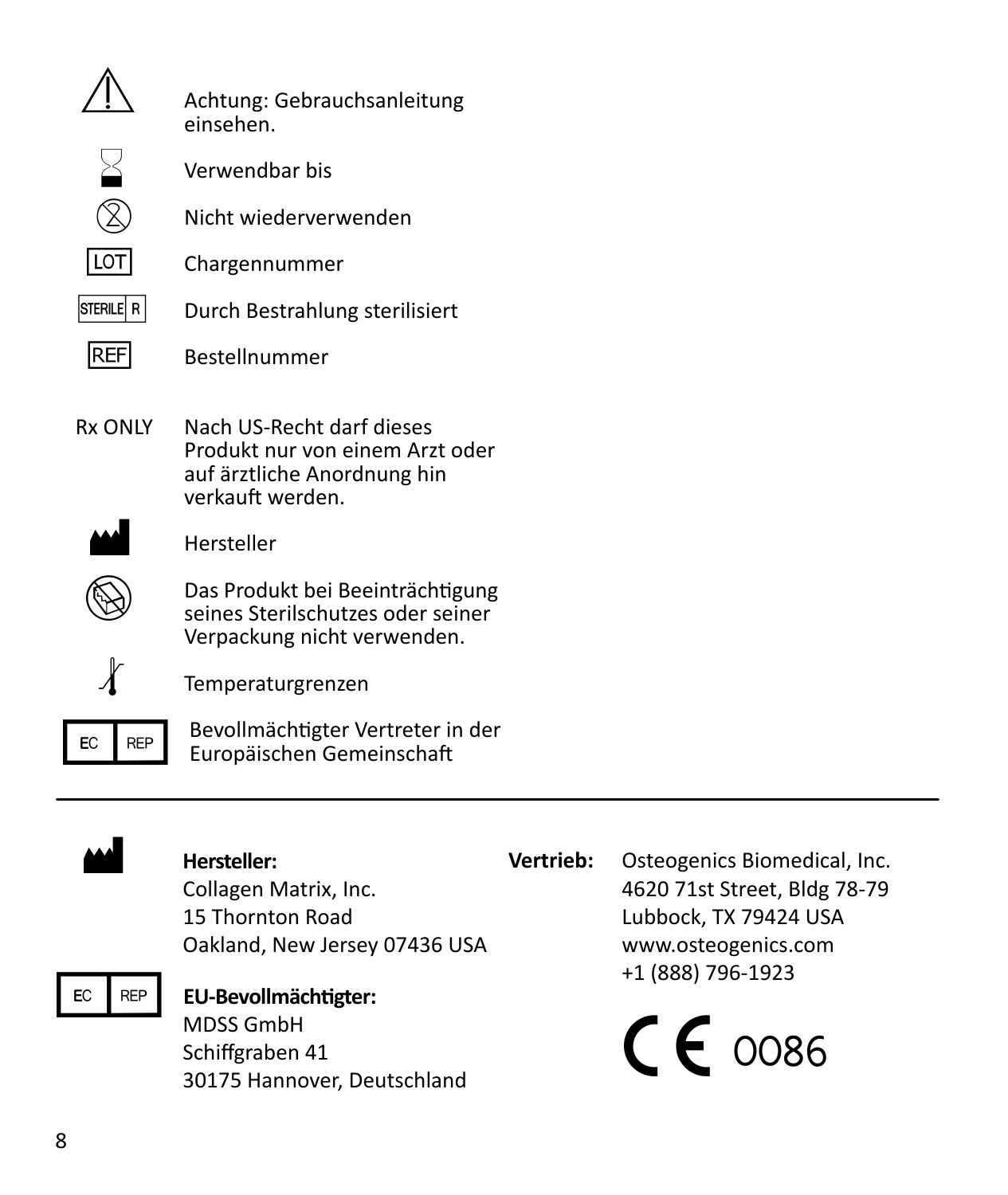# ZCORE™ Xénogreffe particulaire porcine

Minéral osseux poreux inorganique biocompatible stérile, utilisé en chirurgie périodontique, orale et maxillo-faciale.

#### **DESCRIPTION**

*ZCORE™* est une matrice minérale osseuse poreuse composée principalement de phosphate de calcium. Elle est produite par élimination des matières organiques de l'os spongieux porcin. *ZCORE™* est stérilisé par rayons gamma. Ce produit est disponible sous forme granulaire, il est apyrogène et à usage unique exclusivement.

# **PROPRIÉTÉS/EFFETS**

La matrice osseuse inorganique de *ZCORE™* présente une structure poreuse macroscopique et microscopique d'interconnexion qui favorise la formation et la croissance osseuse au site d'implantation. L'utilisation de *ZCORE™* peut être envisagée lorsque l'os autogène n'est pas indiqué ou qu'il est en quantité insuffisante pour répondre aux besoins de l'intervention chirurgicale proposée.

#### **INDICATIONS ET EMPLOI**

*ZCORE™* est indiqué pour :

- l'augmentation ou la reconstruction de la crête alvéolaire.
- le comblement des défauts infra-osseux parodontaux.
- le comblement des défauts osseux après résection d'une racine, apectomie et kystectomie.
- le comblement des poches d'extraction pour une meilleure préservation de la crête alvéolaire.
- le rehaussement du plancher du sinus maxillaire.
- le comblement des défauts parodontaux conjointement avec des produits destinés à la régénération tissulaire guidée (RTG) et la régénération osseuse guidée (ROG).
- le comblement de défauts dans les péri-implants conjointement avec des produits destinés à la régénération osseuse guidée (ROG).

# **MODE D'EMPLOI**

- Après avoir exposé le défaut osseux avec un lambeau mucopériosté, il faut soigneusement retirer tout le tissu de granulation.
- Mélanger *ZCORE™* avec de l'os autogène, du coagulum osseux, du sang du patient ou du sérum physiologique stérile. Si de gros défauts maxillo-faciaux sont présents, *ZCORE™* doit être mélangé avec de l'os autogène dans une proportion d'environ 1:1.
- Afin d'assurer la néoformation osseuse, *ZCORE™* doit uniquement être placé en contact direct avec un os bien vascularisé. L'os cortical doit être perforé mécaniquement.
- Tasser légèrement les granules de *ZCORE™* dans le défaut osseux à l'aide d'un instrument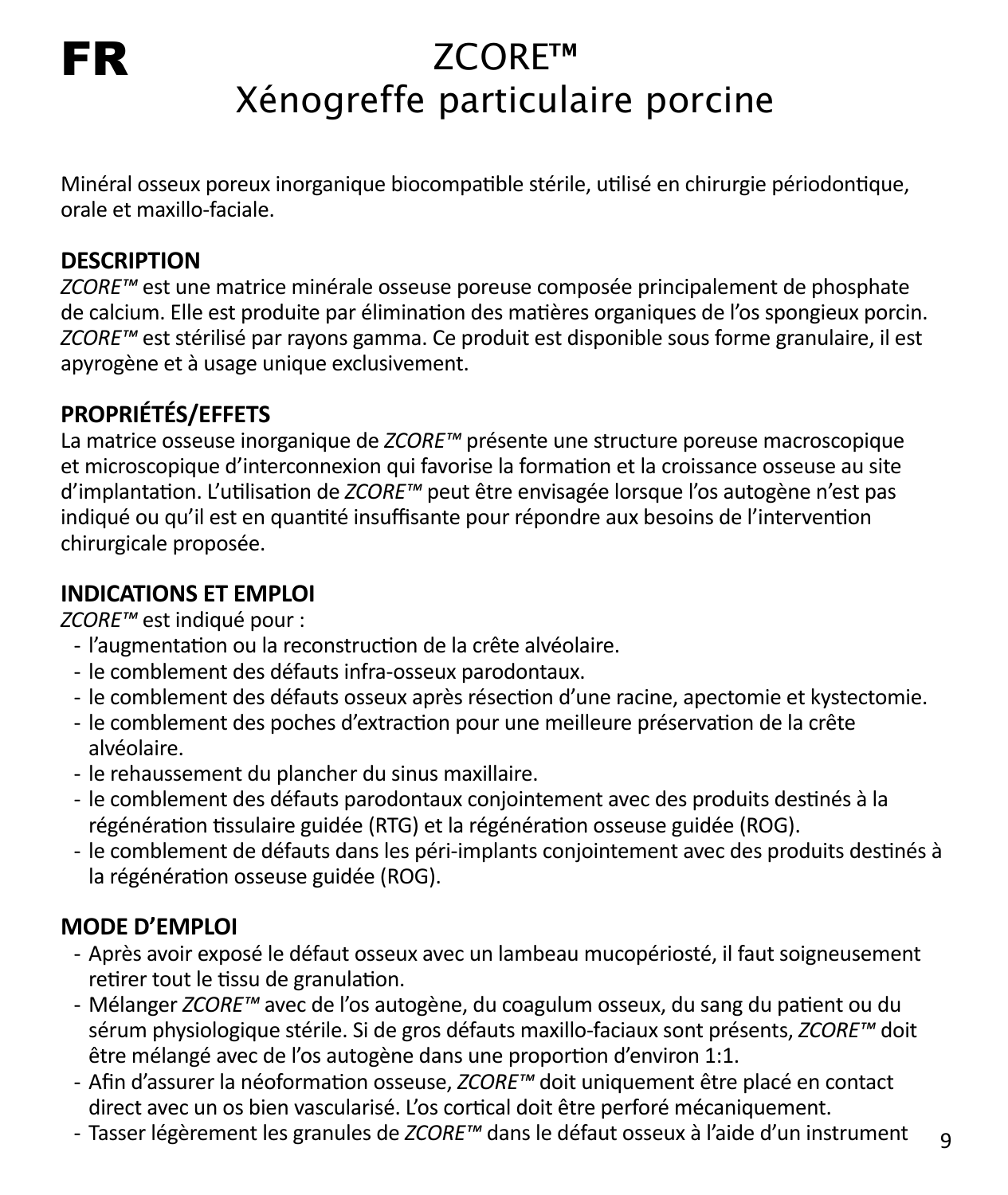stérile. Toute force excessive entraînerait l'écrasement des particules et la perte de l'architecture trabéculaire.

- Le comblement excessif des défauts doit être évité.
- Les lambeaux mucopériostés doivent être suturés de manière à obtenir une fermeture primaire, si possible. Un pansement chirurgical doit être placé sur la plaies pendant une ou deux semaines.
- Si la fermeture primaire complète de la plaie n'est pas possible, le lambeau doit continuer d'être immobilisé (p. ex. par incision du périoste) et/ou une membrane bioabsorbable (p. ex. une membrane résorbable de collagène) doit être placée sur le site de la greffe osseuse.

# **CONTRE-INDICATIONS**

Il convient d'observer les contre-indications habituelles à l'emploi des greffes osseuses *ZCORE™* ne doit pas être utilisé sur des patients présentant :

- une infection aiguë ou chronique (ostéomyélite) au site chirurgical
- des maladies métaboliques (diabète, hyperparathyroïdie, ostéomalacie)
- une dysfonction rénale grave, une maladie hépatique grave
- une corticothérapie à dose élevée
- une insuffisance vasculaire au site de l'implant
- une ostéoporose
- une allergie ou une hypersensibilité connue aux matériaux de l'implant d'origine porcine

#### **AVERTISSEMENTS**

Le dispositif doit être maintenu en place afin d'éviter tout déplacement ou toute migration ; utiliser dans des zones où le greffon peut être facilement confiné.

Ne pas utiliser si l'emballage est ouvert ou endommagé ou si la date de péremption est dépassée.

*ZCORE™* ne peut pas être restérilisé ou réutilisé. Le produit ouvert non utilisé doit être jeté. La stabilité in-vivo peut être négativement affectée en cas de restérilisation. Des risques de contamination croisée et d'infection existent en cas de réutilisation.

# **PRÉCAUTIONS**

Afin de faciliter la néoformation osseuse, *ZCORE™* doit uniquement être implanté en contact direct avec un tissu osseux bien vascularisé. Il peut être recommandé d'utiliser une fraise pour faciliter le saignement de l'os cortical.

Dans les cas de défauts de grande taille, un mélange d'os autogène ou de moelle osseuse peut améliorer la néoformation osseuse.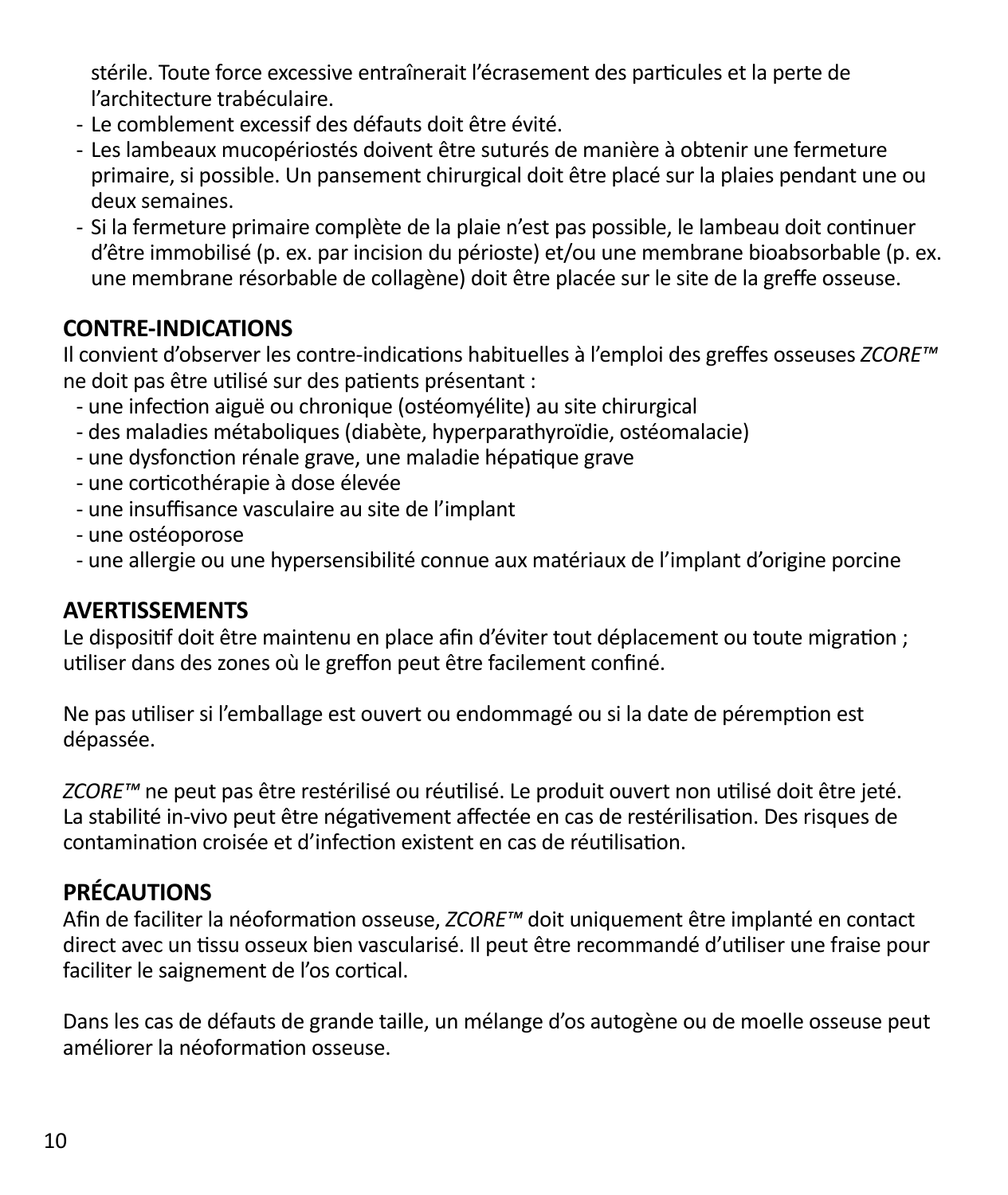#### *Implantologie*

Généralement, dans les zones augmentées, la mise en place de corps d'implant en titane doit avoir lieu une fois que l'os est suffisamment résistant et intègre pour accueillir l'implant dentaire, c'est-à-dire au moins 6 mois en principe après l'implantation d'un greffon osseux. Pour le rehaussement du plafond sinusal, 9 à 12 mois sont en général nécessaires après l'implantation d'un greffon osseux avant que la mise en place de corps d'implant en titane soit possible. L'intégrité osseuse doit être confirmée sous contrôle radiographique avant toute implantation dentaire.

#### *Parodontologie*

Le comblement des défauts parodontaux avec *ZCORE™* nécessite (comme la prévention du tartre dentaire) le traitement local réussi de la lésion parodontale (p. ex. le surfaçage radiculaire, le débridement du tissu granulaire) avant l'implantation.

#### **ATTENTION**

Les lois fédérales en vigueur aux États-Unis n'autorisent la vente de ce dispositif que par les dentistes agréés, ou sur leurs instructions.

# **RÉACTIONS INDÉSIRABLES**

Les complications pouvant survenir avec toute chirurgie dentaire comprennent : gonflement au site chirurgical, décollement du lambeau, saignement, inflammation locale, perte osseuse, infection ou douleur.

# **PRÉSENTATION**

*ZCORE™* est un produit fourni stérile ; il est apyrogène et à usage unique exclusivement.

| Numéro de catalogue | <b>Taille des particules</b> | Volume                |
|---------------------|------------------------------|-----------------------|
| <b>7S050</b>        | $0.25 - 1.0$ mm              | $0.5$ cm <sup>3</sup> |
| 75100               |                              | $1.0 \text{ cm}^3$    |
| 75200               |                              | $2.0 \text{ cm}^3$    |
| ZS400               |                              | $4.0 \text{ cm}^3$    |
| 71100               | $1.0 - 2.0$ mm               | $1.0 \text{ cm}^3$    |
| 71200               |                              | $2.0 \text{ cm}^3$    |

#### **CONSERVATION**

Conserver à température ambiante (entre 15 ˚C et 30 ˚C).

#### **SYMBOLES**

Des symboles peuvent être utilisés sur les étiquettes de certains emballages internationaux pour une identification plus facile.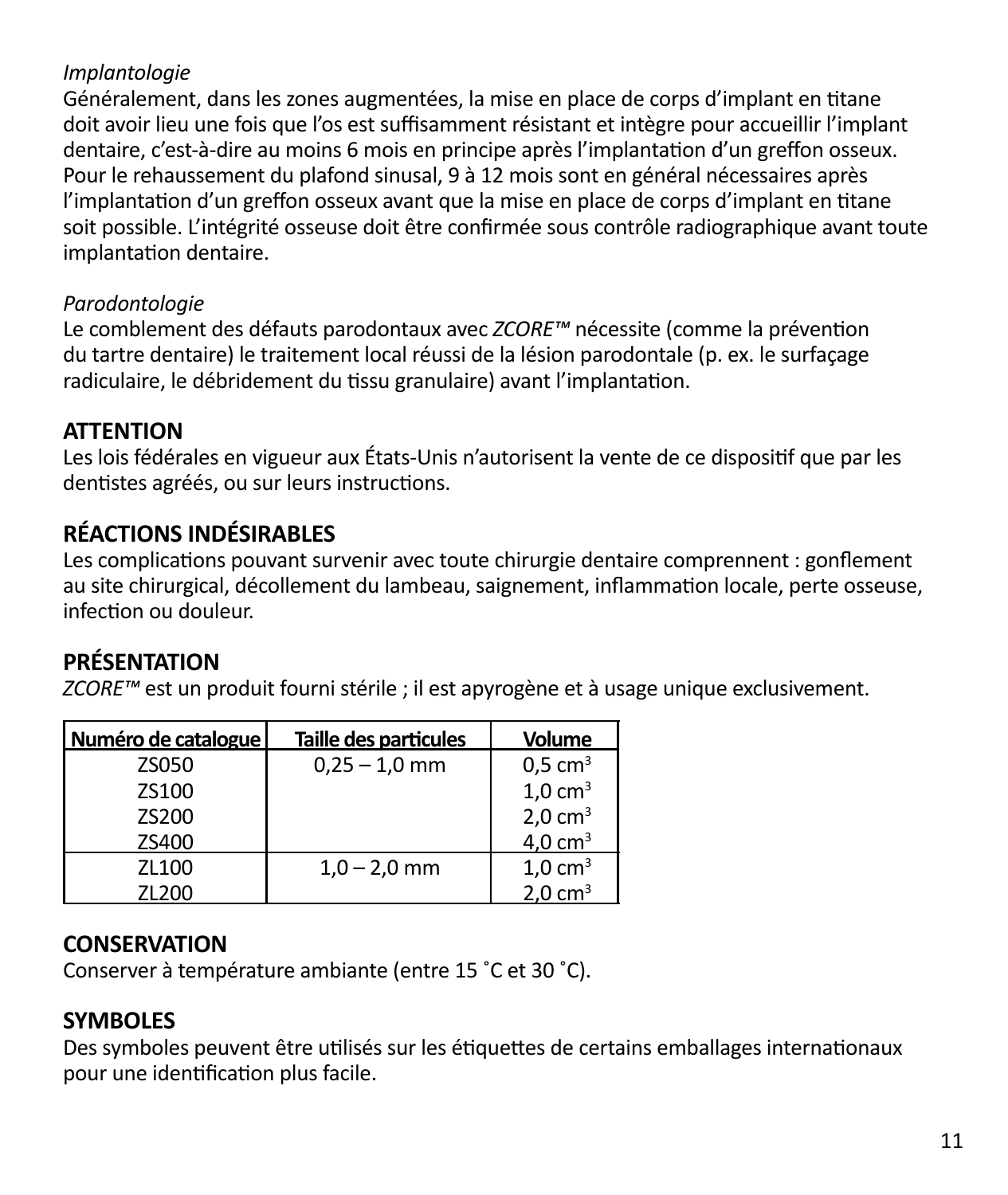|            | Attention, consulter le mode<br>d'emploi                                                                                                                |
|------------|---------------------------------------------------------------------------------------------------------------------------------------------------------|
|            | Date de péremption                                                                                                                                      |
|            | Ne pas réutiliser                                                                                                                                       |
| <b>IOT</b> | Numéro de lot                                                                                                                                           |
| STERILE R  | Stérilisé par irradiation                                                                                                                               |
| REF        | Numéro de catalogue                                                                                                                                     |
| Rx ONIY    | Les lois fédérales en vigueur<br>aux États-Unis n'autorisent la<br>vente de ce dispositif que par les<br>médecins agréés, ou sur leurs<br>instructions. |
|            | Fabricant                                                                                                                                               |
|            | Ne pas utiliser si la barrière<br>stérile du produit ou son<br>emballage sont compromis.                                                                |
|            | Limites de température                                                                                                                                  |
| FC.<br>RFP | Représentant agréé dans<br>la Communauté européenne                                                                                                     |



#### Fabricant:

Collagen Matrix, Inc. 15 Thornton Road Oakland, New Jersey 07436 États-Unis

**Distribué par :**  Osteogenics Biomedical, Inc. 4620 71st Street, Bldg 78-79 Lubbock, Texas 79424 États-Unis www.osteogenics.com +1 888-796-1923

 $C\epsilon$  0086



# P**Représentant agréé dansl'Union européenne :** MDSS GmbH Schiffgraben 41

30175 Hanovre Allemagne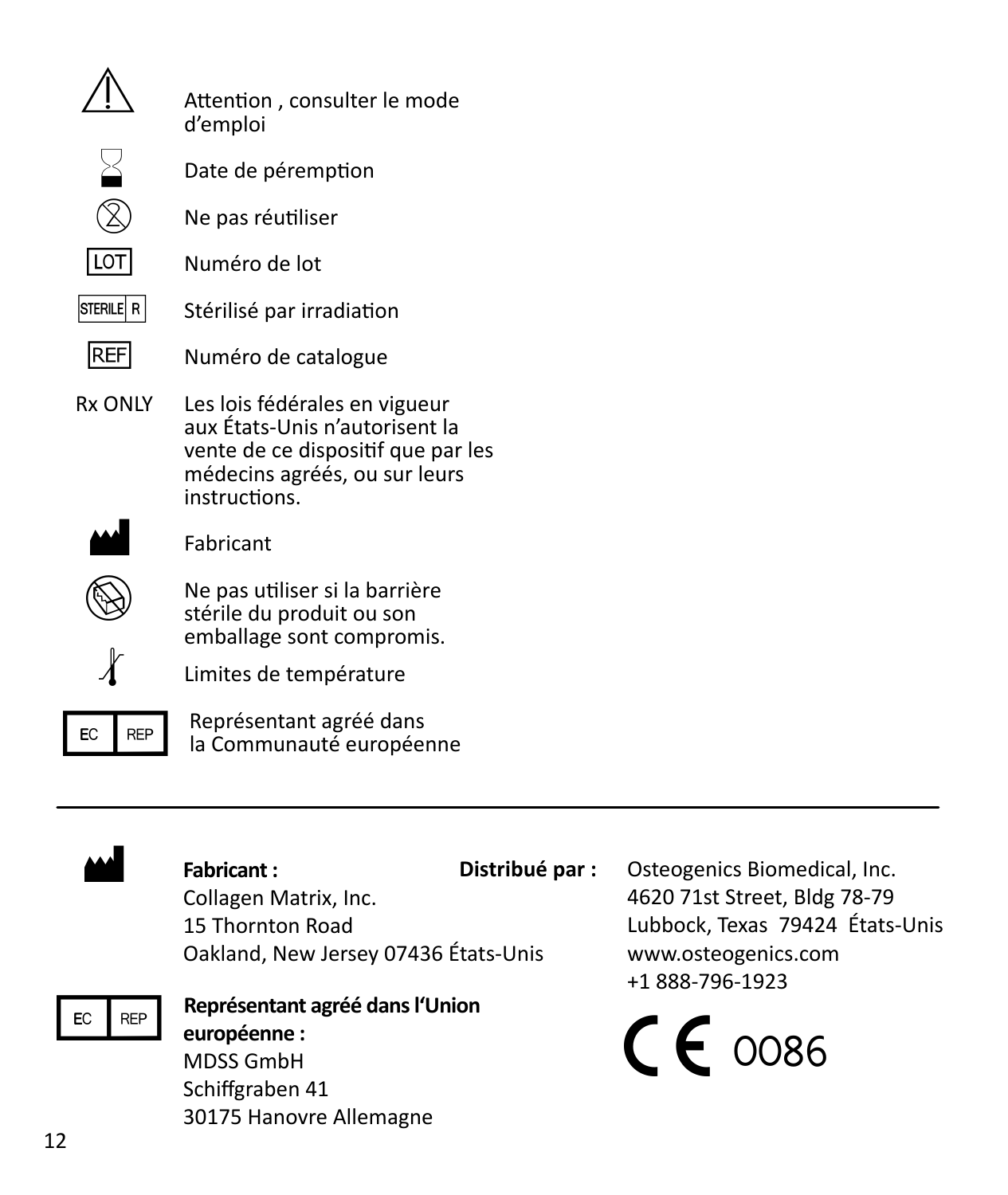# ZCORE™ Xenoinjerto particulado de origen porcino

Mineral de hueso poroso, inorgánico, estéril y biocompatible para uso en cirugía periodontal, oral y maxilofacial.

# **DESCRIPCIÓN**

ES

*ZCORE™* es una matriz de mineral de hueso poroso compuesta predominantemente por fosfato de calcio. Se obtiene al extirpar los componentes orgánicos de hueso esponjoso porcino. *ZCORE™* ha sido esterilizado por radiación gamma. El producto está disponible en formato granular, es apirógeno y está indicado para un solo uso.

# **PROPIEDADES/ACCIONES**

La matriz ósea inorgánica de *ZCORE™* tiene una estructura porosa microscópica y macroscópica interconectada que permite la formación y el crecimiento de masa ósea nueva en el lugar de implantación. Puede contemplarse el uso de *ZCORE™* cuando el uso de hueso autógeno no resulte adecuado o cuando la cantidad sea insuficiente para las necesidades de la intervención quirúrgica propuesta.

# **INDICACIONES Y USO**

*ZCORE™* está indicado para:

- Tratamiento de aumento o reconstrucción del borde alveolar.
- Relleno de defectos periodontales infraóseos.
- Relleno de defectos posteriores a una resección radicular, apicectomía y quistectomía.
- Relleno de alvéolos postextracción con el fin de conservar mejor el borde alveolar.
- Elevación del suelo del seno maxilar.
- Relleno de defectos periodontales junto con productos indicados para la regeneración tisular guiada (RTG) y la regeneración ósea guiada (ROG).
- Relleno de defectos alrededor del implante junto con productos indicados para la regeneración ósea guiada (ROG).

# **INSTRUCCIONES DE USO**

- Tras la exposición del defecto óseo con un colgajo mucoperióstico, debe extirparse con cuidado todo el tejido de granulación.
- Mezclar *ZCORE™* con hueso autógeno, coágulo óseo, sangre del paciente o solución salina normal estéril. Si hay defectos maxilofaciales grandes, deberá mezclarse el ZCORE™ con hueso autógeno en una proporción de aproximadamente 1:1.
- Para garantizar la formación de hueso nuevo, *ZCORE™* solo debe implantarse en contacto directo con hueso bien vascularizado. Se debe perforar el hueso cortical por medios mecánicos.
- Encajar holgadamente el *ZCORE™* dentro del defecto óseo utilizando un instrumento estéril. <sub>13</sub>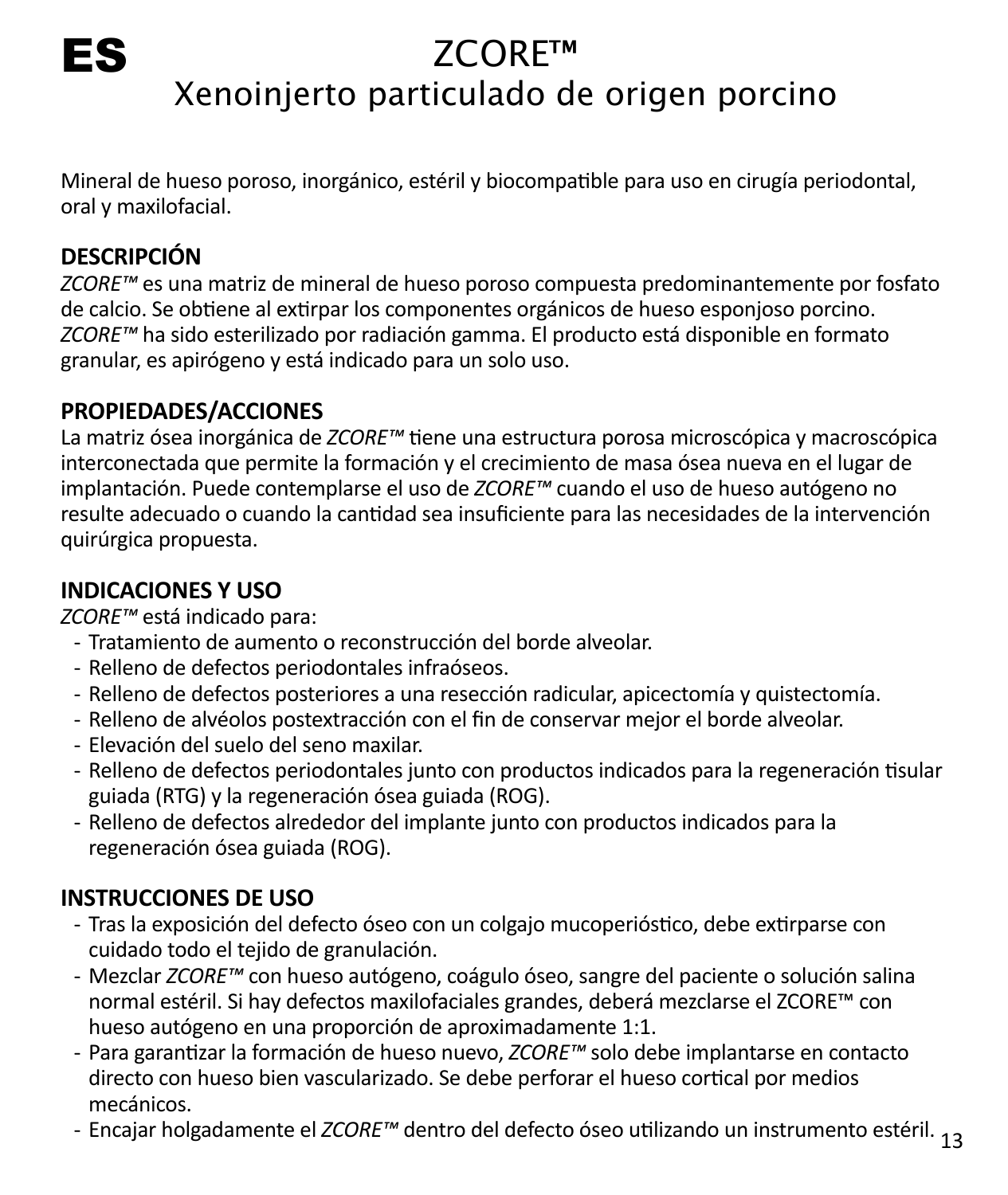Si se aplica demasiada fuerza, las partículas quedarán comprimidas y se perderá la arquitectura trabecular.

- Debe evitarse rellenar en exceso los defectos.
- Es necesario suturar en la medida de lo posible los colgajos mucoperiósticos para conseguir un cierre primario. Se puede colocar un vendaje quirúrgico sobre la herida durante una o dos semanas.
- Si no se logra el cierre primario completo de la herida, se deberá inmovilizar aún más el colgajo (por ejemplo, mediante una incisión en el periostio) y colocar una membrana bioabsorbible (p. ej., membrana de colágeno reabsorbible) sobre el lugar del injerto óseo.

#### **CONTRAINDICACIONES**

Deben tenerse en cuenta las contraindicaciones habituales para el uso de injertos óseos. No debe utilizarse *ZCORE™* en pacientes que tengan las siguientes condiciones patológicas:

- Infección aguda o crónica (osteomielitis) en el lugar quirúrgico
- Enfermedades metabólicas (diabetes, hiperparatiroidismo, osteomalacia)
- Disfunción renal grave, hepatopatía grave
- Tratamiento con altas dosis de corticoesteroides
- Deterioro vascular en el lugar del implante
- Osteoporosis
- Alergia o hipersensibilidad conocida a los materiales implantables de origen porcino

#### **ADVERTENCIAS**

El dispositivo debe fijarse de manera que no se mueva ni se desplace, por lo que debe colocarse en zonas donde el injerto pueda quedar debidamente alojado.

No utilice el dispositivo si el paquete está abierto o dañado, o si ha pasado la fecha de caducidad.

*ZCORE™* no debe reesterilizarse ni reutilizarse. Deberá descartarse cualquier dispositivo que esté abierto sin utilizar. La estabilidad in vivo puede verse afectada negativamente al reesterilizar. Si se reutiliza el producto, podría producirse contaminación cruzada o una infección.

# **PRECAUCIONES**

Para facilitar la formación de masa ósea nueva, *ZCORE™* solo debe implantarse en contacto directo con tejido óseo bien vascularizado. Podría ser recomendable perforar a fin de facilitar el sangrado del hueso cortical.

Si los defectos son de mayor tamaño, una combinación de hueso autógeno o médula ósea puede mejorar la formación de masa ósea nueva.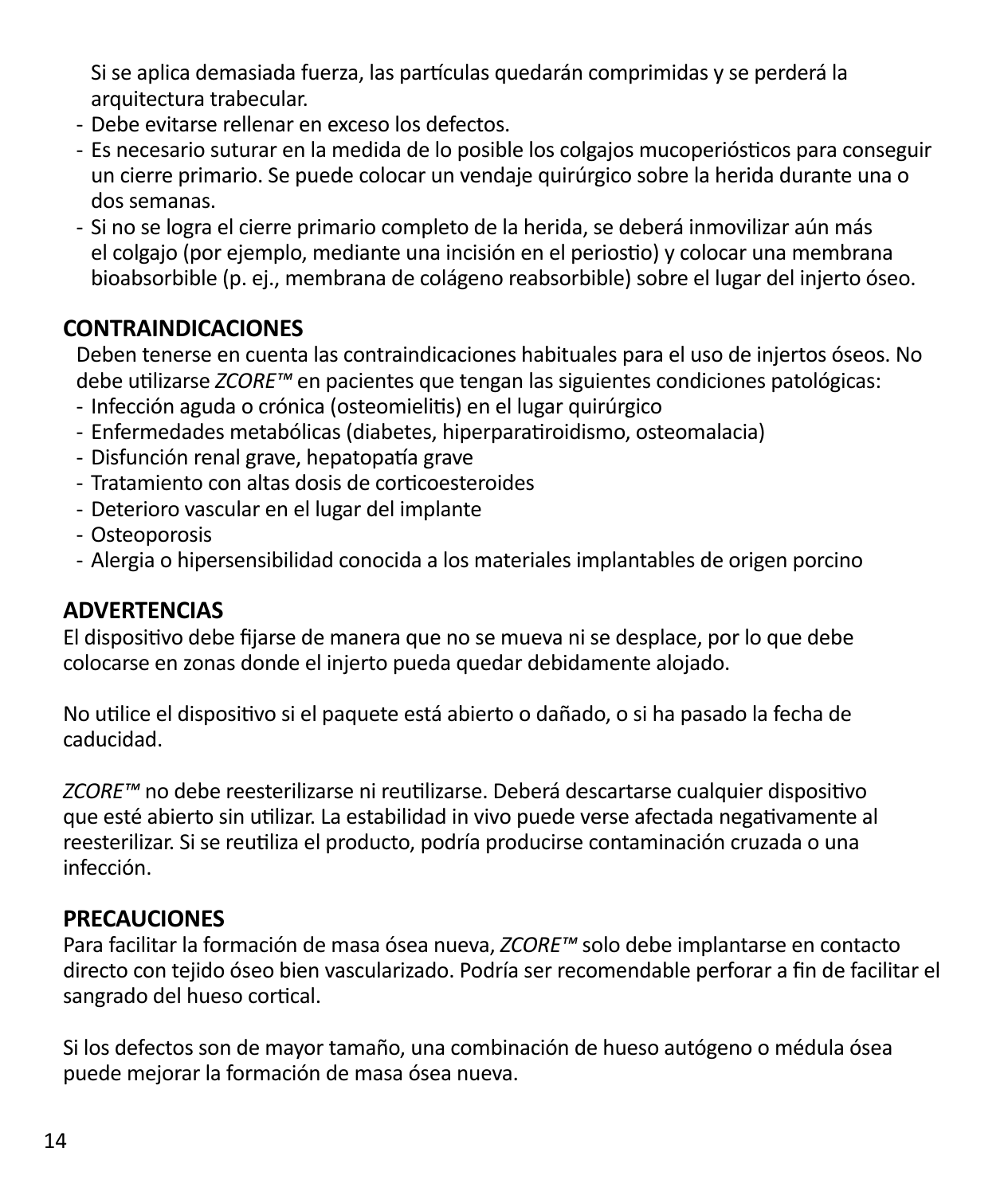#### *Implantología*

Por lo general, en las zonas aumentadas, la colocación de piezas de titanio debe realizarse una vez que el hueso tenga la suficiente resistencia e integridad como para colocar un implante dental, lo cual suele ocurrir más de 6 meses después de la implantación de material de injerto óseo. Para la elevación del suelo del seno, normalmente debe dejarse un período de 9-12 meses entre la implantación del material de injerto óseo y la colocación de las piezas de titanio. Es necesario hacer radiografías para confirmar la integridad ósea antes de colocar el implante dental.

#### *Periodontología*

El relleno de defectos periodontales con *ZCORE™* requiere, además del control de la placa, el tratamiento local satisfactorio de la lesión periodontal (p. ej., alisado radicular, desbridamiento de tejido granular) antes de la implantación.

# **PRECAUCIÓN**

Las leyes federales de Estados Unidos permiten la venta de este dispositivo exclusivamente a médicos dentistas autorizados o bajo prescripción facultativa.

# **REACCIONES ADVERSAS**

Entre las complicaciones que pueden sobrevenir como consecuencia de la cirugía dental cabe citar hinchazón en el lugar de la cirugía, desprendimiento del colgajo, sangrado, inflamación local, pérdida de masa ósea, infección y dolor.

# **PRESENTACIÓN**

*ZCORE™* se suministra en condiciones estériles, es apirógeno y está indicado para un solo uso.

| Número de catálogo | Tamaño de partícula | Volumen           |
|--------------------|---------------------|-------------------|
| <b>7S050</b>       | $0.25 - 1.0$ mm     | 0.5 <sub>cc</sub> |
| 75100              |                     | 1.0 <sub>cc</sub> |
| 75200              |                     | 2.0 <sub>cc</sub> |
| ZS400              |                     | 4.0 cc            |
| 71100              | $1.0 - 2.0$ mm      | 1.0 <sub>cc</sub> |
| ZL200              |                     | 2.0 <sub>cc</sub> |

#### **ALMACENAMIENTO**

Conservar a temperatura ambiente (15 ˚C/59 ˚F-30 ˚C/86 ˚F).

# **SÍMBOLOS DEL ETIQUETADO**

Para facilitar la identificación, pueden usarse símbolos en el etiquetado de ciertos envases internacionales.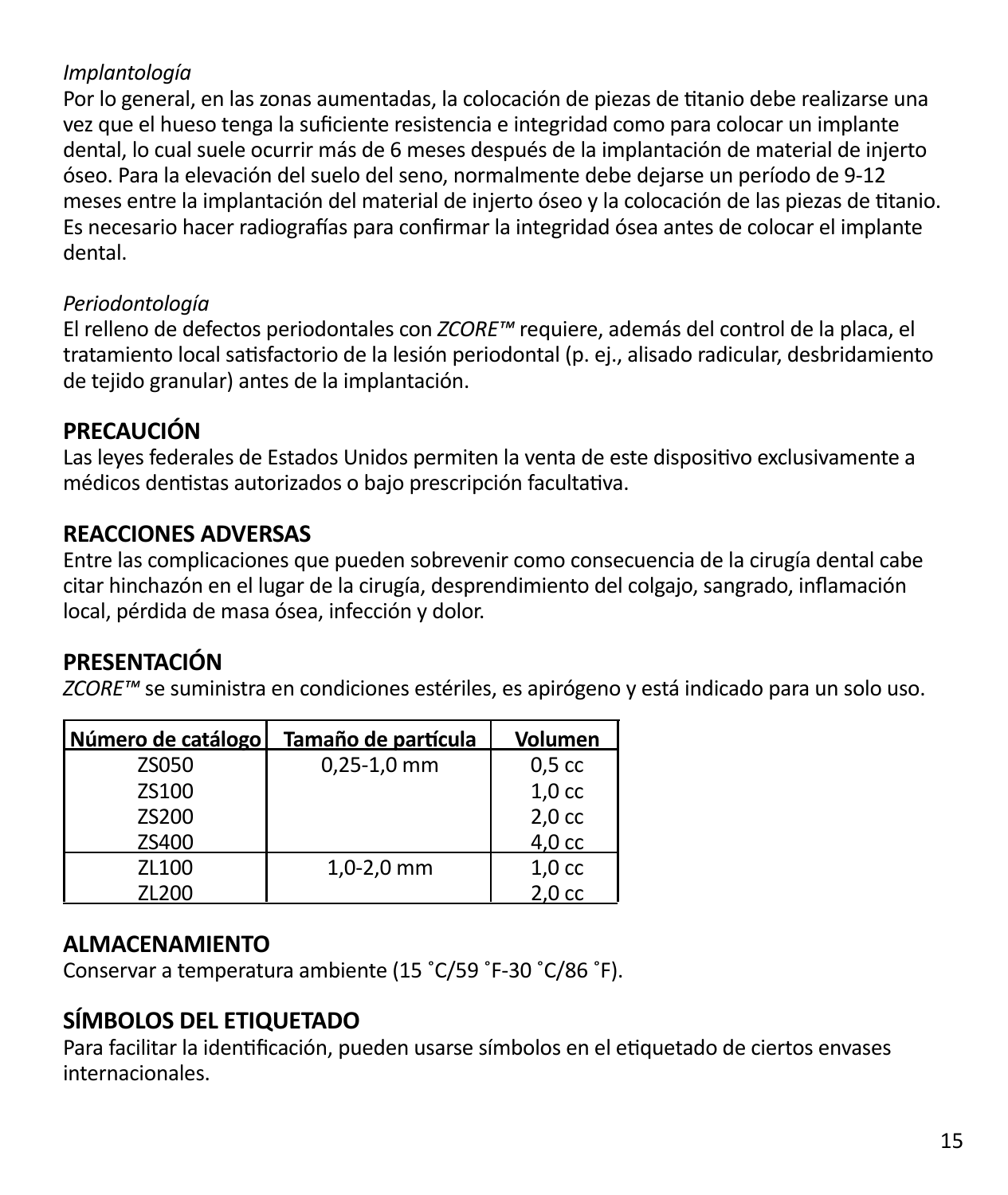|                | Precaución: leer las Instrucciones<br>de uso                                                                                                     |
|----------------|--------------------------------------------------------------------------------------------------------------------------------------------------|
|                | Fecha de caducidad                                                                                                                               |
|                | No reutilizar                                                                                                                                    |
|                | Número de lote                                                                                                                                   |
| STERILE R      | Esterilizado por radiación                                                                                                                       |
| REF            | Número de catálogo                                                                                                                               |
| <b>Rx ONIY</b> | Las leyes federales de Estados<br>Unidos permiten la venta de este<br>dispositivo exclusivamente a<br>médicos o bajo prescripción<br>facultativa |
|                | Fabricante                                                                                                                                       |
|                | No usar el producto si se ha<br>puesto en peligro la<br>integridad de la barrera de<br>esterilización o del envase del<br>producto.              |
|                | Límite de temperatura                                                                                                                            |
| FC.            | Representante autorizado para la<br>Comunidad Europea                                                                                            |



#### Fabricante:

Collagen Matrix, Inc. 15 Thornton Road Oakland, New Jersey 07436 EE. UU.

**Distribuido por:** Osteogenics Biomedical, Inc. 4620 71st Street, Bldg 78-79 Lubbock, TX 79424 EE. UU. www.osteogenics.com +1 (888) -796-1923

 $C\epsilon$  0086



P**Representante autorizado en la UE:** MDSS GmbH Schiffgraben 41 30175 Hannover Alemania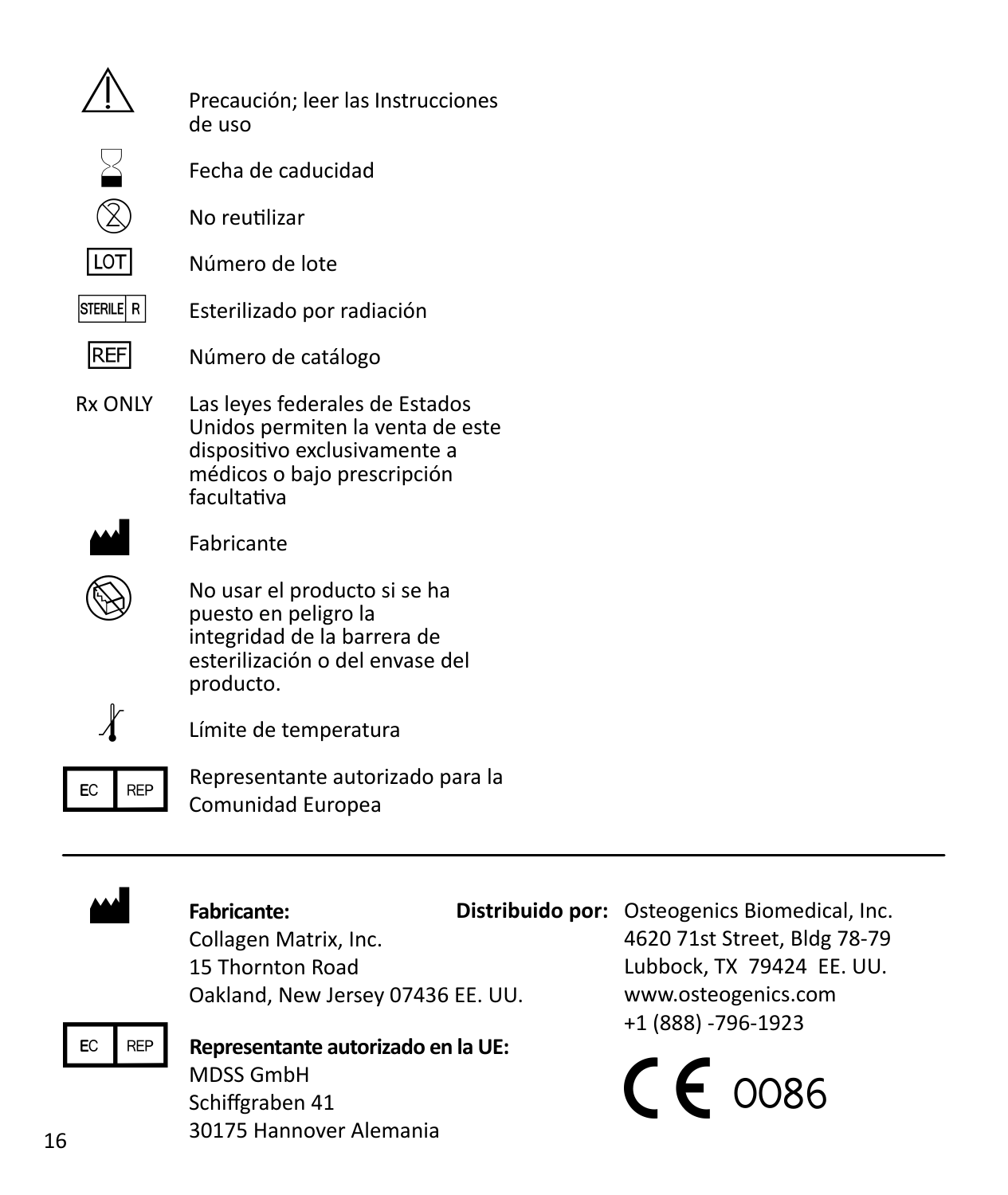# IT

# ZCORE™ Particolato suino per xenoinnesto

Minerale osseo sterile inorganico, poroso e biocompatibile, da usarsi nella chirurgia parodontale, orale e maxillofacciale.

#### **DESCRIZIONE**

*ZCORE™* è una matrice minerale ossea porosa composta principalmente di fosfato di calcio, prodotta rimuovendo i componenti organici da ossa porcine spongiose. *ZCORE™* è sterilizzato ai raggi gamma. Il prodotto è disponibile in forma granulare, apiretogena ed è strettamente monouso.

# **PROPRIETÀ/AZIONI**

La matrice ossea inorganica di *ZCORE™* ha una struttura porosa interconnessa a livello sia macroscopico sia microscopico, che coadiuva la formazione e l'endoproliferazione di nuovo tessuto osseo in corrispondenza del sito di impianto. L'uso di *ZCORE™* può essere preso in considerazione quando l'impiego di osso autogeno non è indicato o è quantitativamente insufficiente per soddisfare le esigenze del procedimento chirurgico proposto.

# **INDICAZIONI PER L'USO**

*ZCORE™* è indicato per:

- aumento o ricostruzione della cresta alveolare
- riempimento dei difetti parodontali infraossei
- riempimento dei difetti post resezione radicolare, apicectomia e cistectomia
- riempimento dei siti alveolari post-estrattivi per migliorare la conservazione della cresta alveolare
- elevazione del pavimento del seno mascellare
- riempimento dei difetti parodontali in congiunzione con prodotti destinati alla rigenerazione tissutale guidata (GTR o Guided Tissue Regeneration) e alla rigenerazione ossea guidata (GBR o Guided Bone Regeneration)
- riempimento dei difetti peri-implantari in congiunzione con prodotti destinati alla rigenerazione ossea guidata (GBR).

# **ISTRUZIONI PER L'USO**

- Dopo l'esposizione del difetto osseo a seguito dell'elevazione di un lembo mucoperiosteo, rimuovere accuratamente tutto il tessuto di granulazione.
- Miscelare *ZCORE™* con osso autogeno, coagulo osseo, sangue del paziente o normale soluzione fisiologica sterile. In presenza di grossi difetti maxillofacciali, miscelare in parti approssimativamente eguali *ZCORE™* e osso autogeno.
- Per garantire la formazione di nuovo tessuto osseo, porre *ZCORE™* a diretto contatto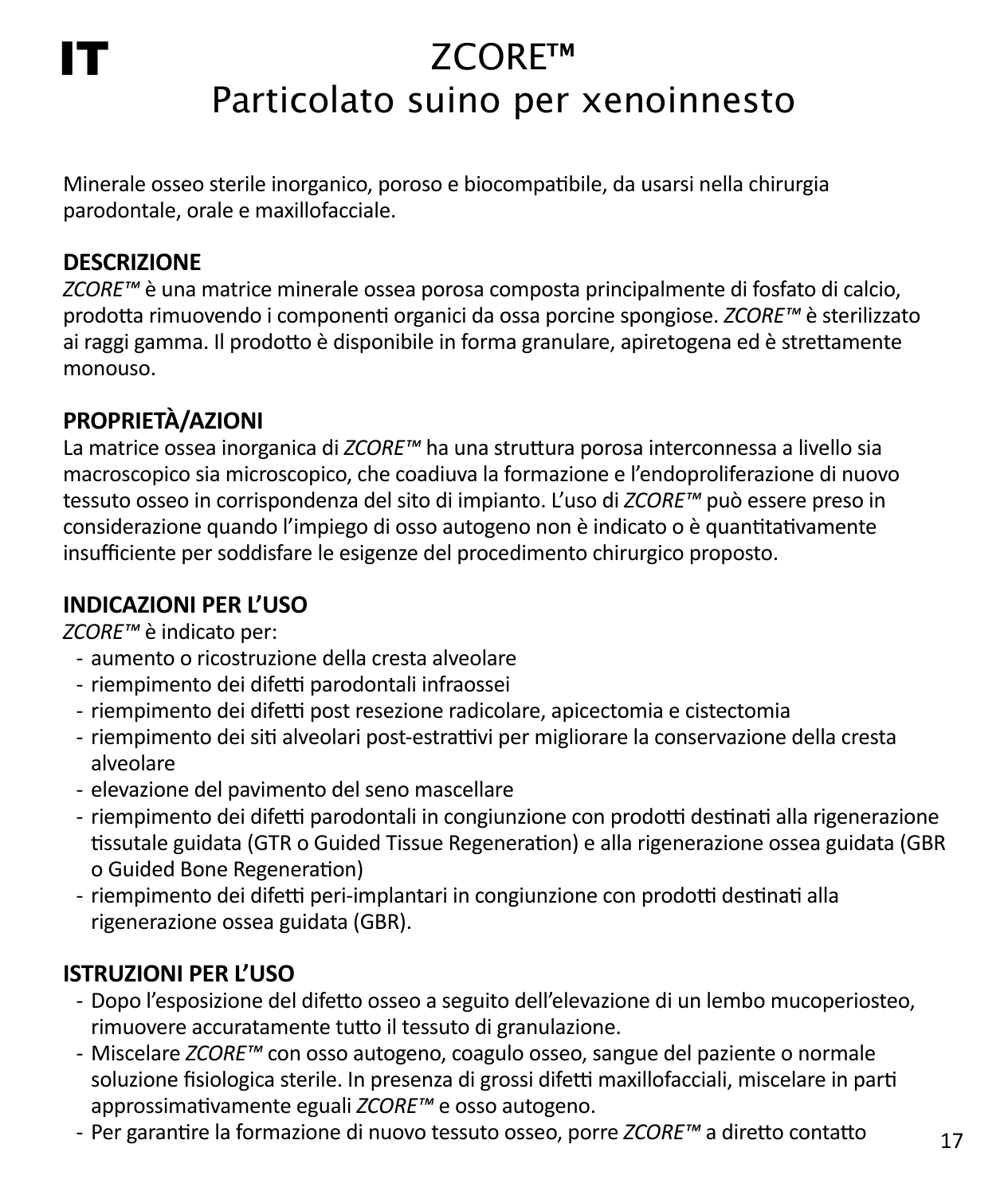dell'osso ben vascolarizzato. L'osso corticale deve essere perforato meccanicamente.

- Riempire il difetto osseo con *ZCORE™*, senza comprimere, usando uno strumento sterile. Esercitando una forza eccessiva si provoca la compressione delle particelle e la perdita dell'architettura trabecolare.
- Evitare il riempimento eccessivo dei difetti.
- I lembi mucoperiostei devono essere suturati in modo da ottenere una chiusura primaria, laddove possibile. È possibile applicare una medicazione chirurgica sulla ferita per una o due settimane.
- Se non fosse possibile conseguire una chiusura primaria completa, è necessario provvedere all'ulteriore immobilizzazione del lembo (ad es. tramite incisione attraverso il periostio) e/o coprire il sito dell'innesto osseo con una membrana bioassorbibile (ad es. una membrana di collagene riassorbibile).

# **CONTROINDICAZIONI**

Osservare le controindicazioni tipiche dell'uso di innesti ossei. Non usare *ZCORE™* in pazienti con:

- infezione acuta o cronica (osteomielite) in corrispondenza del sito chirurgico
- affezioni metaboliche (diabete, iperparatiroidismo, osteomalacia)
- disfunzione renale grave, epatopatia grave
- terapia con alte dosi di corticosteroidi
- compromissione vascolare in corrispondenza del sito di impianto
- osteoporosi
- allergia o ipersensibilità note ai materiali impiantabili di derivazione porcina

# **AVVERTENZE**

Il dispositivo va fissato in modo da evitarne il movimento e la migrazione e deve essere usato in aree che permettano di contenere adeguatamente l'innesto.

Non usare se la confezione è aperta o danneggiata o dopo il superamento della data di scadenza.

Non risterilizzare né o riusare *ZCORE™*. Una volta aperta la confezione, smaltire il prodotto non usato. La stabilità in vivo potrebbe essere compromessa se il prodotto viene risterilizzato. Il riuso può causare contaminazione crociata e infezione.

#### **PRECAUZIONI**

Per facilitare la neoformazione di tessuto osseo, impiantare *ZCORE™* solo a diretto contatto con tessuto osseo ben vascolarizzato. Si consiglia la trapanatura dell'osso corticale per facilitarne il sanguinamento.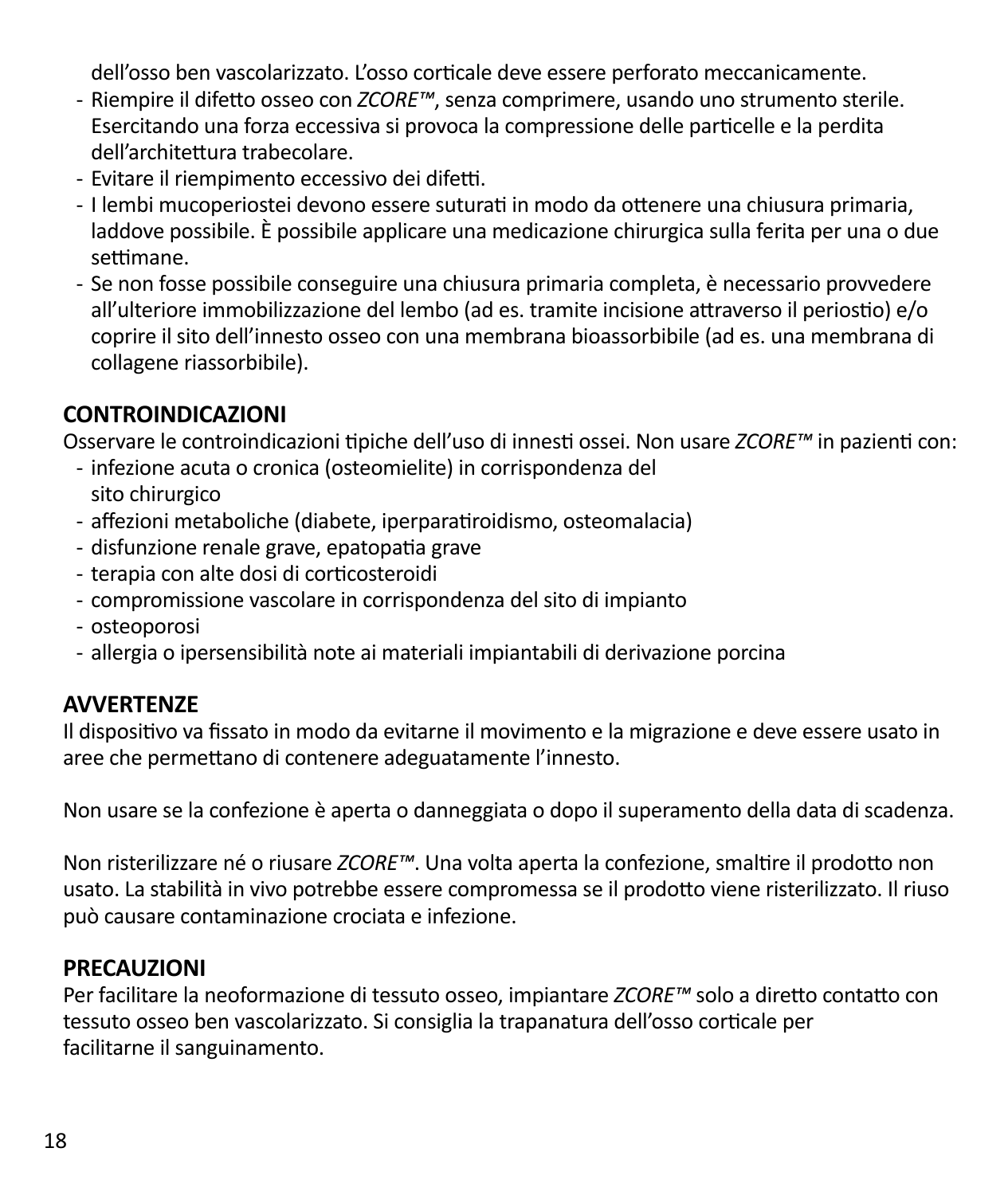Nei difetti più ampi, una miscela di osso autogeno o midollo osseo può migliorare la formazione di tessuto osseo nuovo.

#### *Implantologia*

In genere, il posizionamento di impianti in titanio in aree aumentate va eseguito quando l'osso presenta sufficiente resistenza e integrità, il che di solito richiede più di sei mesi post innesto osseo. Nel caso dell'elevazione del pavimento del seno, prima di posizionare gli impianti in titanio di solito conviene attendere da 9 a 12 mesi post innesto osseo. Prima di posizionare l'impianto dentale, confermare tramite radiografia l'integrità dell'osso.

#### *Parodontologia*

Il riempimento di difetti parodontali con *ZCORE™* richiede (assieme al controllo della placca) il buon trattamento topico della lesione parodontale (ad es., levigatura radicolare, sbrigliamento del tessuto granulare) prima del'impianto.

# **ATTENZIONE**

La legge federale statunitense limita la vendita di questo dispositivo ai dentisti abilitati all'esercizio della professione o su presentazione di prescrizione medica.

#### **REAZIONI AVVERSE**

Le possibili complicanze proprie di qualsiasi intervento chirurgico dentale comprendono gonfiore in corrispondenza del sito chirurgico, sofferenza del lembo, sanguinamento, infiammazione locale, perdita di tessuto osseo, infezione o dolore.

# **CONFEZIONE**

*ZCORE™* viene fornito sterile, apiretogeno ed è strettamente monouso.

| Numero di catalogo | Diametro delle particelle | Volume            |
|--------------------|---------------------------|-------------------|
| <b>7S050</b>       | $0.25 - 1.0$ mm           | 0.5 <sub>cc</sub> |
| 75100              |                           | 1.0 <sub>cc</sub> |
| 75200              |                           | 2.0 <sub>cc</sub> |
| ZS400              |                           | 4.0 cc            |
| 71100              | $1,0 - 2,0$ mm            | 1.0 <sub>cc</sub> |
| ZL200              |                           | 2.0 <sub>cc</sub> |

#### **CONSERVAZIONE**

Conservare a temperatura ambiente (15˚C – 30˚C).

# **SIMBOLI SULL'ETICHETTA**

Alcune confezioni internazionali possono far uso di simboli identificativi.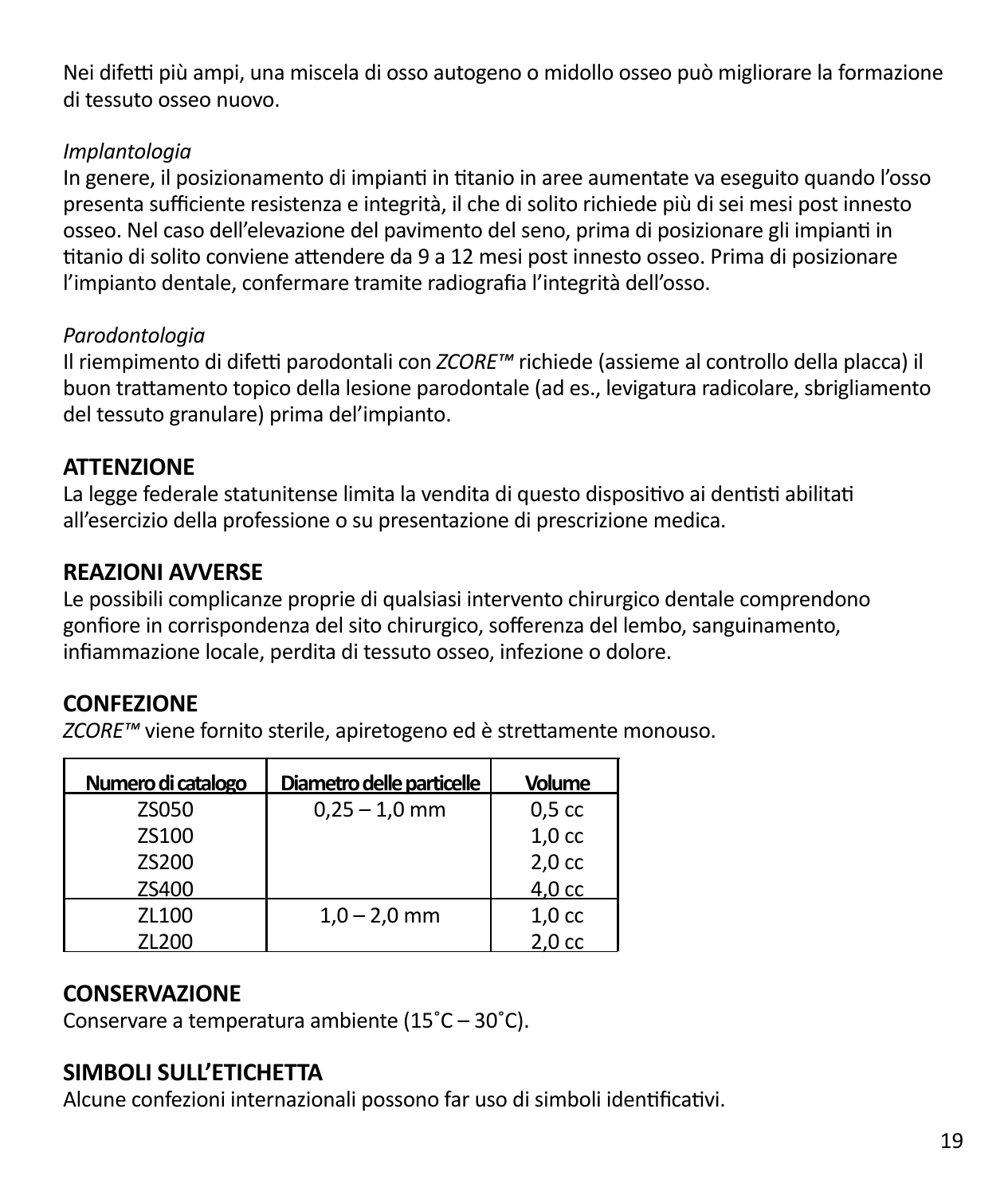|            | Attenzionel Vedere le istruzioni<br>per l'uso                                                                                           |
|------------|-----------------------------------------------------------------------------------------------------------------------------------------|
|            | Data di scadenza                                                                                                                        |
|            | Non riutilizzare                                                                                                                        |
| 1 OT       | Numero di lotto                                                                                                                         |
| STERILE R  | Sterilizzato per irradiazione                                                                                                           |
| <b>REF</b> | Numero di catalogo                                                                                                                      |
| Rx ONIY    | La legge federale statunitense<br>limita la vendita di questo<br>dispositivo ai medici o su<br>presentazione di prescrizione<br>medica. |
|            | Produttore                                                                                                                              |
|            | Non usare il prodotto se la<br>barriera sterile o la confezione è<br>danneggiata.                                                       |
|            |                                                                                                                                         |



**PRAPP** Rappresentante autorizzato per l'Unione Europea



#### Produttore:

**Distribuito da:** Osteogenics Biomedical, Inc.

Collagen Matrix, Inc. 15 Thornton Road Oakland, New Jersey 07436 USA 4620 71st Street, Bldg 78-79

Lubbock, TX 79424 USA www.osteogenics.com 888-796-1923

# P**Rappresentante autorizzato per l'Unione Europea:**

MDSS GmbH Schiffgraben 41 30175 Hannover Germania  $c \epsilon$   $\cos \epsilon$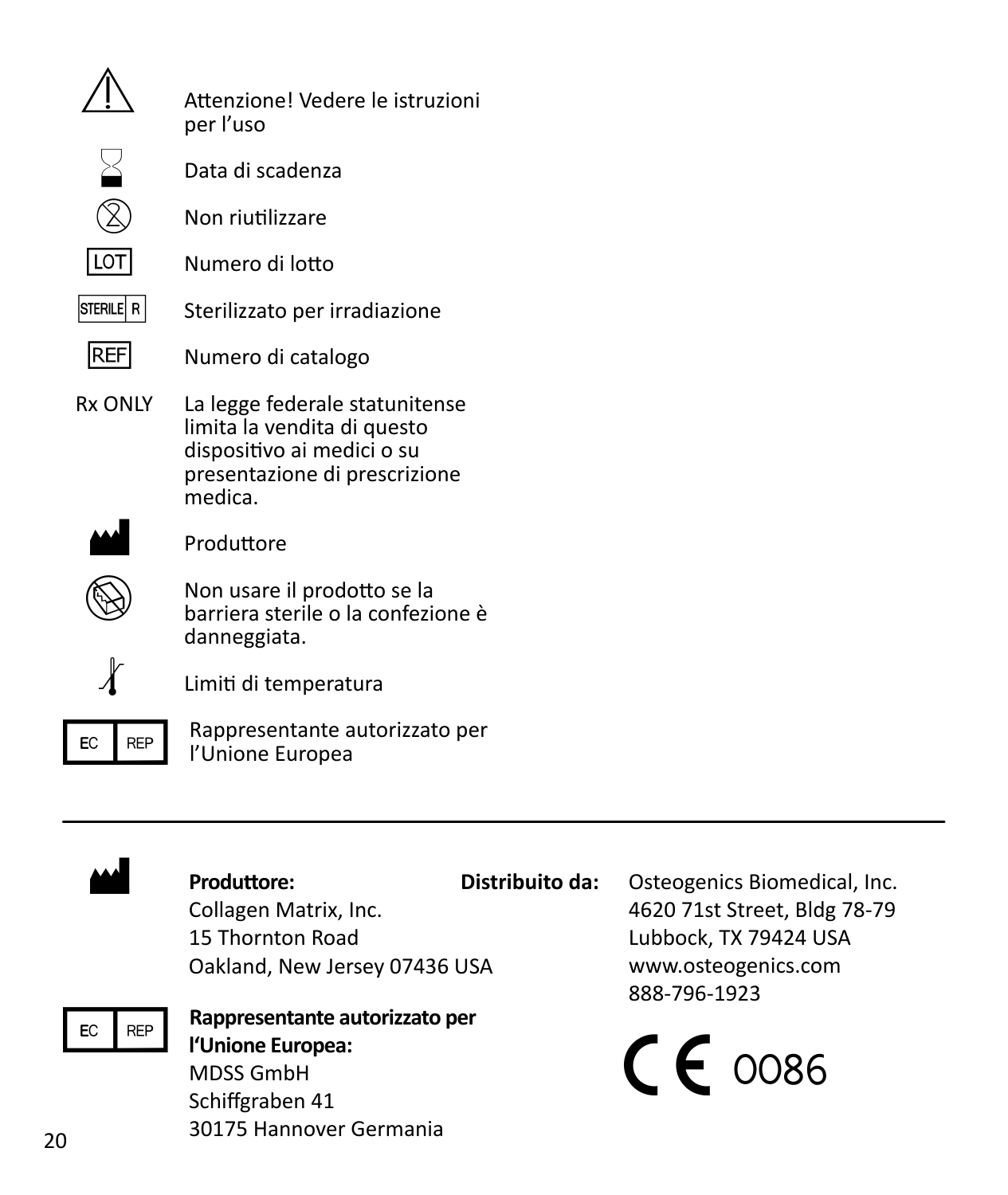# PT

# ZCORE™ Xenoenxerto porcino em partículas

Um mineral ósseo poroso inorgânico e biocompatível, estéril, para utilização em cirurgia periodontal, oral e maxilofacial.

# **DESCRIÇÃO**

O *ZCORE™* é uma matriz mineral óssea porosa que consiste predominantemente em fosfato de cálcio. É produzida por remoção dos componentes orgânicos de osso esponjoso porcino. O *ZCORE™* é esterilizado por radiação gama. O produto está disponível sob forma granular, apirogénico e destina-se apenas a uma única utilização.

# **PROPRIEDADES/AÇÕES**

A matriz óssea inorgânica de *ZCORE™* tem uma estrutura porosa interligada a nível macro e microscópico que serve de apoio à formação e ao crescimento de novo osso no local de implantação. A utilização do *ZCORE™* pode ser considerada nas situações em que não houver indicação para osso autogéneo ou a sua quantidade for insuficiente para satisfazer as necessidades do procedimento cirúrgico proposto.

# **INDICAÇÕES E UTILIZAÇÃO**

O *ZCORE™* está indicado para:

- Tratamento de aumento ou de reconstrução da crista alveolar.
- Preenchimento de defeitos periodontais infraósseos.
- Preenchimento de defeitos após resseção de raiz dentária, apicoectomia e cistectomia.
- Preenchimento de cavidades de extração para melhorar a preservação da crista alveolar.
- Elevação do pavimento dos seios maxilares.
- Preenchimento de defeitos periodontais juntamente com produtos destinados à regeneração tecidular guiada (RTG) e à regeneração óssea guiada (ROG).
- Preenchimento de defeitos peri-implante juntamente com produtos destinados à regeneração óssea guiada (ROG).

# **INSTRUÇÕES DE UTILIZAÇÃO**

- Após a exposição do defeito ósseo com um retalho mucoperiósteo, é necessário remover cuidadosamente todo o tecido de granulação.
- Misture o ZCORE™ com osso autogéneo, coágulo ósseo, sangue do doente ou soro fisiológico normal estéril. Em caso de defeitos maxilofaciais de grande dimensão, o *ZCORE™* deve ser misturado com osso autogéneo numa razão de aproximadamente 1:1.
- De modo a assegurar a formação de novo osso, o *ZCORE™* só deve ser colocado em contacto direto com osso bem vascularizado. O osso cortical deve ser perfurado mecanicamente.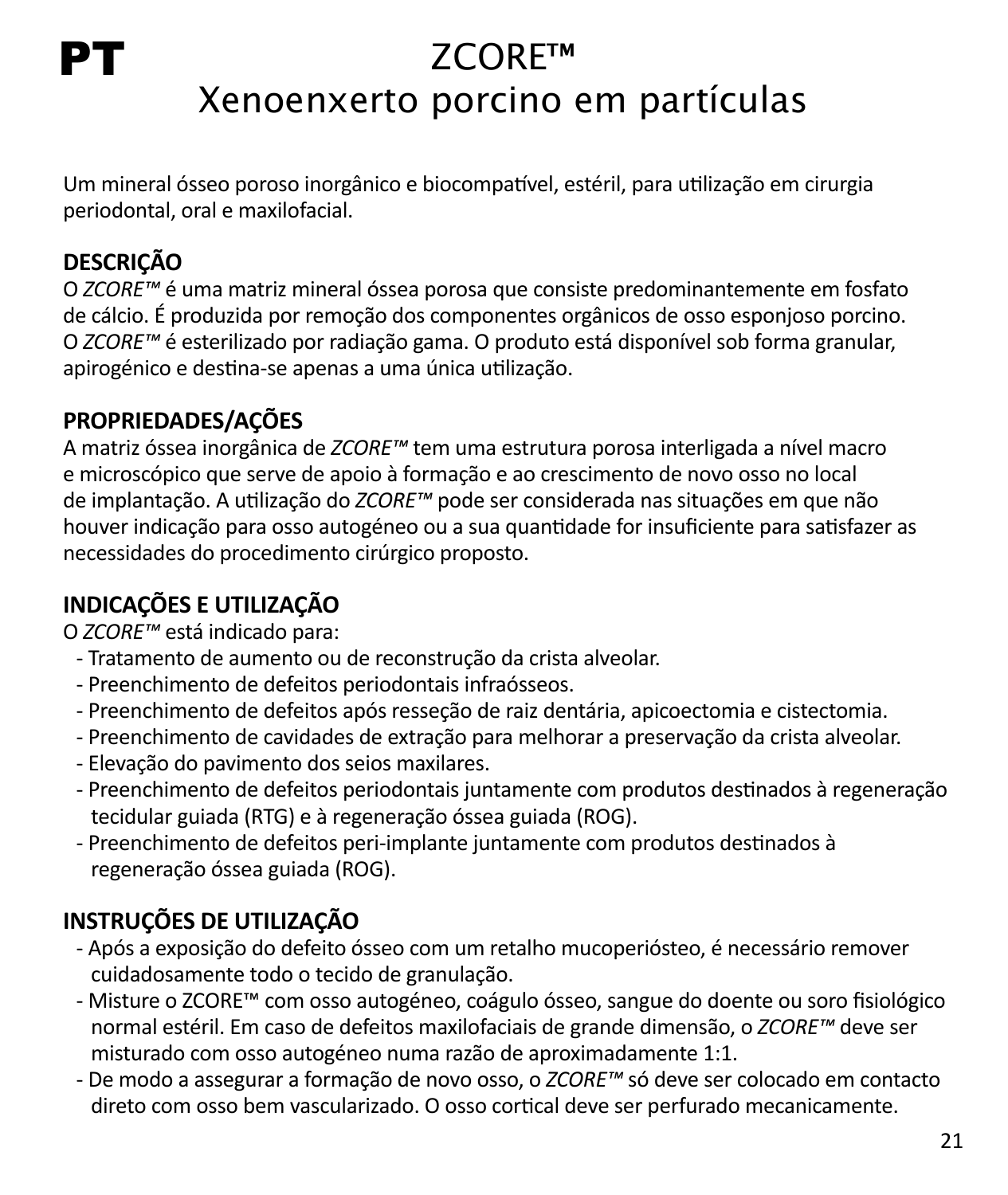- Compacte folgadamente o *ZCORE™* no interior do defeito ósseo com um instrumento estéril. A utilização de força excessiva levará à compressão de partículas e à perda da arquitetura trabecular.
- Deve evitar-se o preenchimento excessivo dos defeitos.
- Os retalhos mucoperiósteos devem ser suturados para se conseguir o encerramento primário, se possível. Pode colocar-se um penso cirúrgico sobre a ferida durante uma a duas semanas.
- Caso não seja possível conseguir o encerramento primário total da ferida, deve imobilizar-se o retalho (p. ex., por incisão através do periósteo) e/ou deve colocar-se uma membrana bioabsorvível (p. ex., membrana de colagénio reabsorvível) sobre o local do enxerto ósseo.

# **CONTRAINDICAÇÕES**

Deve respeitar-se as habituais contraindicações para a utilização de enxertos ósseos. O *ZCORE™* não deve ser utilizado em doentes com:

- infeção aguda ou crónica (osteomielite) no local cirúrgico
- doenças metabólicas (diabetes, hiperparatiroidismo, osteomalacia)
- disfunção renal grave, doença hepática grave
- terapêutica com corticosteróides em doses elevadas
- compromisso vascular no local de implantação
- osteoporose
- alergia ou hipersensibilidade conhecida a materiais implantados derivados de suínos

# **ADVERTÊNCIAS**

O dispositivo deverá ser fixado para impedir movimentos e migração; utilize em áreas em que o enxerto possa ser devidamente contido.

Não utilize se a embalagem estiver aberta ou tiver sido danificada ou se o prazo de validade tiver sido ultrapassado.

O *ZCORE™* não pode ser reesterilizado nem reutilizado. O produto aberto e não usado tem de ser eliminado. A estabilidade in vivo pode ser afetada adversamente se esterilizada novamente. Em caso de reutilização, poderá ocorrer contaminação cruzada e infeção.

# **PRECAUÇÕES**

De modo a facilitar a formação de osso novo, o *ZCORE™* só deve ser implantado em contacto direto com osso bem vascularizado. O uso de uma broca pode ser recomendado para facilitar o sangramento do osso cortical.

Em defeitos de maior dimensão, uma mistura de osso ou medula óssea autogéneos poderá melhorar a formação de novo osso.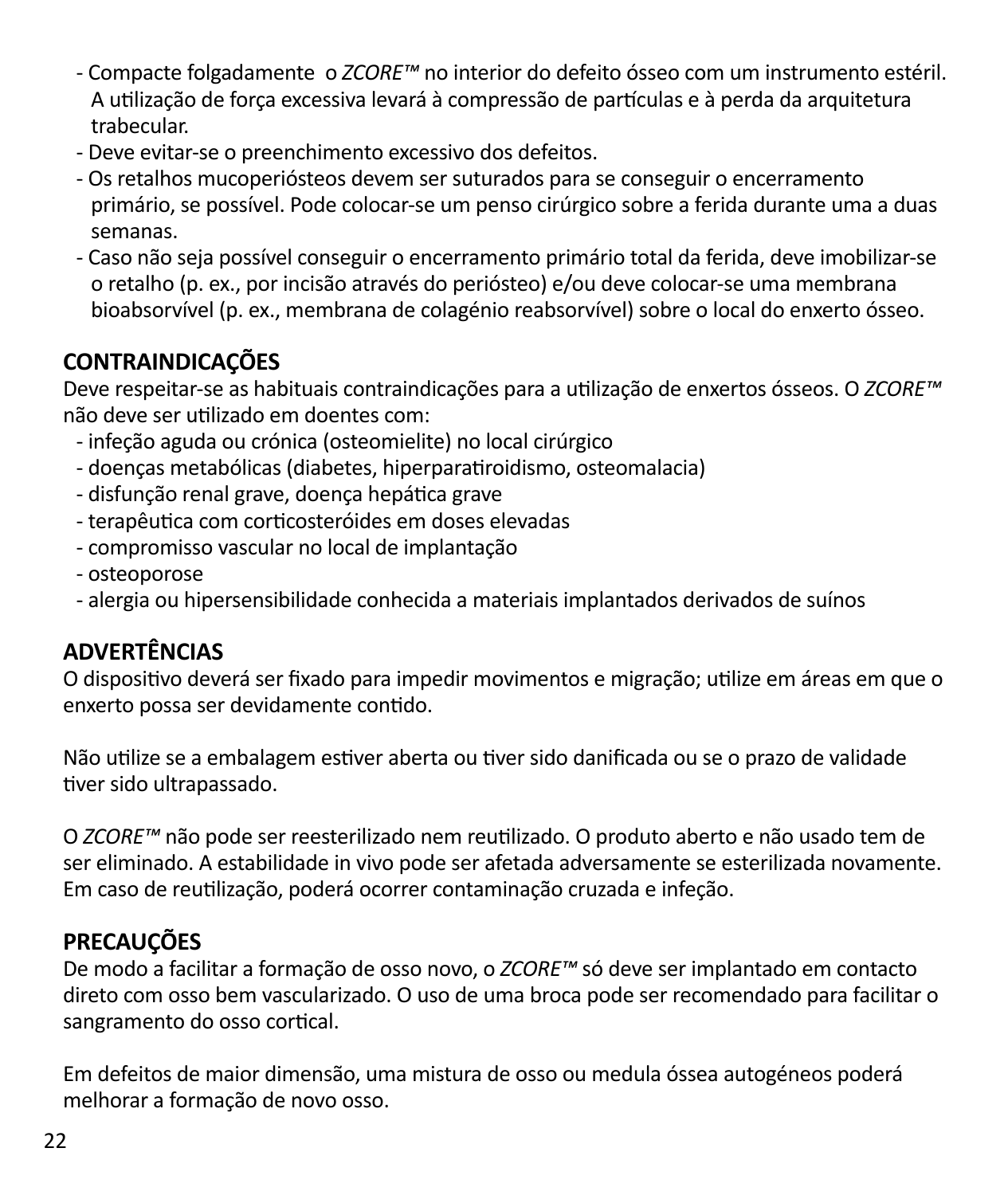#### *Implantologia*

Em geral, em áreas aumentadas, deve proceder-se à colocação de estruturas de titânio logo que o osso tenha resistência e integridade suficientes para a colocação de implante dentário, o que ocorre, tipicamente, mais de 6 meses após a implantação de um material de enxerto ósseo. Para elevação do pavimento sinusal, devem, tipicamente, decorrer 9 a 12 meses após a implantação do material de enxerto ósseo antes da colocação de estruturas de titânio. Antes da colocação de um implante dentário, devem ser tiradas radiografias para confirmar a integridade óssea.

#### *Periodontologia*

Antes da implantação, o preenchimento dos defeitos periodontais com *ZCORE™* requer (juntamente com o controlo da placa) o tratamento local bem-sucedido da lesão periodontal (p. ex., alisamento da raiz, desbridamento de tecido granular).

# **CUIDADO**

A lei federal (EUA) restringe a venda deste produto por, ou por ordem de, um médico.

# **REAÇÕES ADVERSAS**

As possíveis complicações que podem ocorrer com qualquer cirurgia dentária, incluindo edema no local de cirurgia, deslizamento do retalho, sangramento, inflamação local, perda óssea, infeção ou dor.

# **APRESENTAÇÃO**

O *ZCORE™* é fornecido estéril, apirogénico e destina-se apenas a uma única utilização.

| Número de catálogo | Tamanho das partículas | Volume           |
|--------------------|------------------------|------------------|
| <b>7S050</b>       | $0.25$ mm $-1.0$ mm    | $0.5$ ml         |
| 75100              |                        | 1.0 <sub>m</sub> |
| 75200              |                        | $2.0$ ml         |
| ZS400              |                        | 4.0 ml           |
| ZL100              | 1,0 mm-2,0 mm          | 1.0 <sub>m</sub> |
| ZL200              |                        | 2.0 <sub>m</sub> |

# **CONSERVAÇÃO**

Conserve à temperatura ambiente (15 ˚C/59 ˚F–30 ˚C/86 ˚F).

# **SÍMBOLOS DE ETIQUETAGEM**

Podem utilizar-se símbolos em algumas etiquetas internacionais de embalagem para fácil identificação.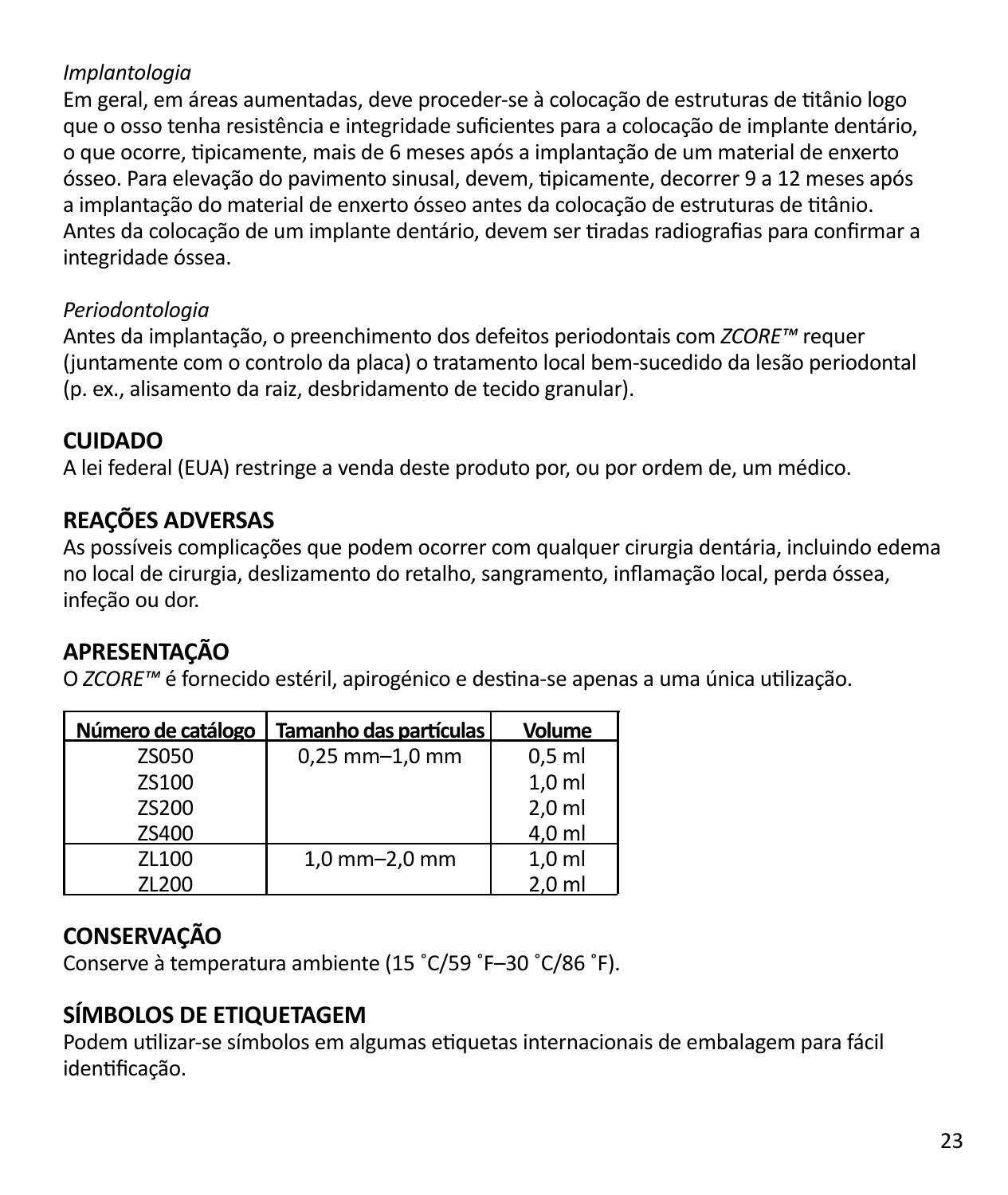|                | Atenção, consultar as instruções<br>de utilização                                                      |
|----------------|--------------------------------------------------------------------------------------------------------|
|                | Utilizar antes de                                                                                      |
|                | Não reutilizar                                                                                         |
| Ιιοτ           | Número do lote                                                                                         |
| STERILE R      | Esterilizado por irradiação                                                                            |
| <b>REF</b>     | Número do catálogo                                                                                     |
| <b>Rx ONIY</b> | A lei federal (EUA) restringe a<br>venda deste produto a um ou por<br>ordem de um médico               |
|                | Fabricante                                                                                             |
|                | Não utilizar se a barreira de<br>esterilização do produto ou a<br>embalagem estiverem<br>comprometidas |
|                | Limites de temperatura                                                                                 |
| REP<br>FC.     | Representante autorizado na<br>Comunidade Europeia                                                     |



#### Fabricante:

Collagen Matrix, Inc. 15 Thornton Road Oakland, New Jersey 07436, EUA

P**Representante autorizado na UE:** MDSS GmbH Schiffgraben 41 30175 Hannover, Alemanha

**Distribuído por:** Osteogenics Biomedical, Inc. 4620 71st Street, Bldg 78-79 Lubbock, TX 79424, EUA www.osteogenics.com +1 888-796-1923

 $c \epsilon$   $\cos \epsilon$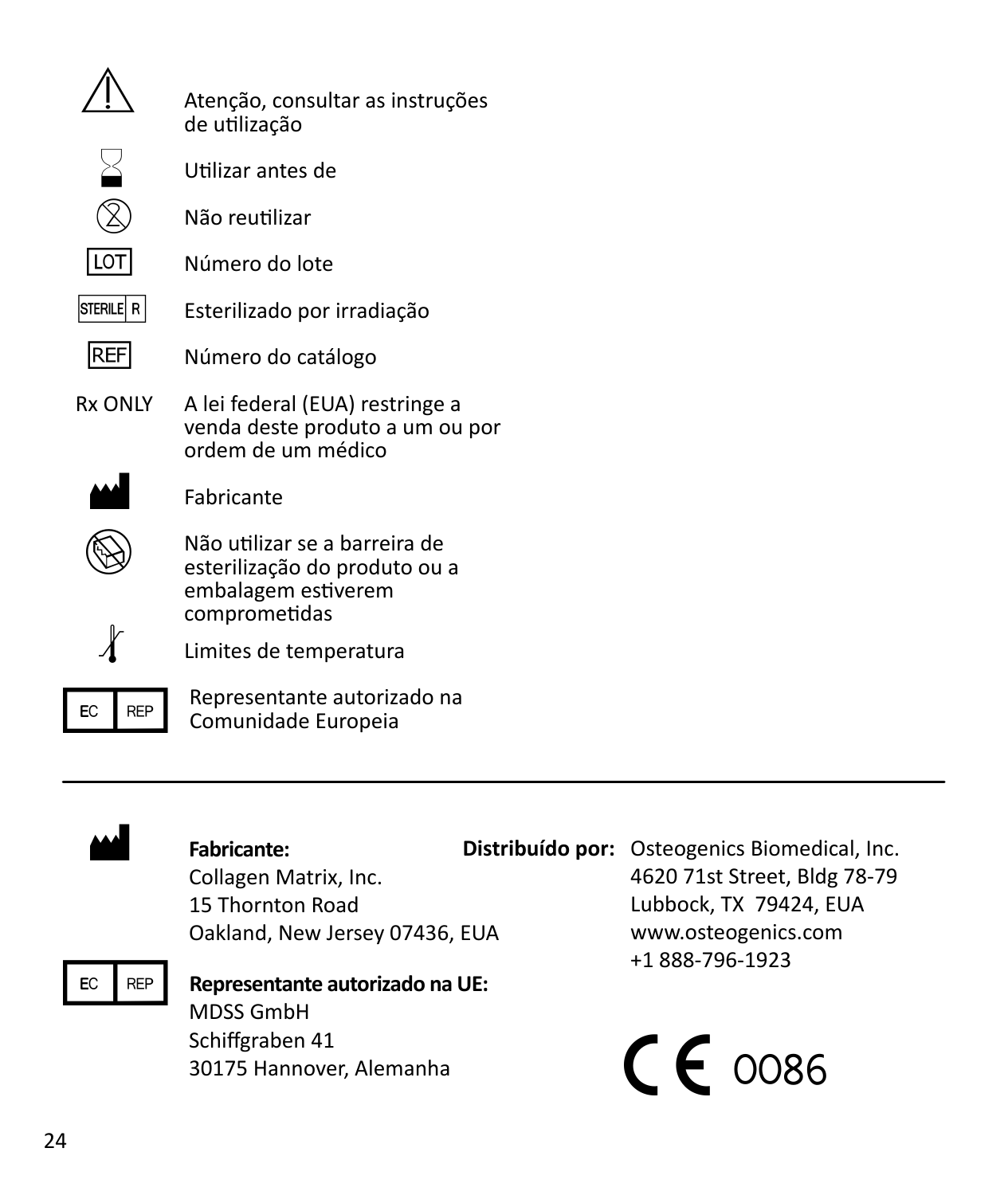# ZCORE™ Xenograftpartiklar från gris

En steril, biokompatibel oorganisk porös benmineral för användning vid parodontal, oral och maxillofacial kirurgi.

# **BESKRIVNING**

*ZCORE™* är en porös benmineralmatris som i huvudsak består av kalciumfostat. Den tillverkas genom att avlägsna de organiska komponenterna från spongiöst ben från gris. *ZCORE™* är steriliserad med gammastrålning. Produkten levereras i form av granulat, den är icke-pyrogen och endast avsedd för engångsanvändning.

# **EGENSKAPER/VERKAN**

Den oorganiska benmatrisen hos *ZCORE™* har en sammanbunden makro- och mikroskopisk porös struktur som stöder bildandet och inväxten av nytt ben på implantationsplatsen. Användning av *ZCORE™* kan övervägas när autogen benvävnad inte är indicerad eller av otillräcklig kvantitet för det som krävs för den föreslagna kirurgiska proceduren.

# **INDIKATIONER OCH ANVÄNDNING**

*ZCORE™* indiceras för:

- Augmentation eller rekonstruktion av alveolarutskottet.
- Fyllning av djupa bendefekter vid tand.
- Fyllning av defekter som uppstått vid rotresektion, rotspetsamputation och cystaoperationer.
- Fyllning av extraktionsalveoler för att förbättra bevarandet av alveolarutskottet.
- Att lyfta sinus maxillaris golv (sinuslyft).
- Fyllning av parodontala defekter i samband med produkter avsedda för styrd vävnadsregenerering (GTR) och styrd benregenerering (GBR).
- Att fylla upp peri-implantitdefekter i samband med produkter avsedda för styrd regenerering (GBR).

# **BRUKSANVISNING**

- När bendefekten har exponerats genom en mucoperiostlambå, måste all granulationsvävnad noga avlägsnas.
- Blanda *ZCORE™* med autogent ben, en blandning av blod, ben och saliv från patienten, blod från patienten eller vanlig steril koksaltlösning. Om det finns stora maxillofaciala defekter bör *ZCORE™* blandas med autogent ben i proportionen cirka 1:1.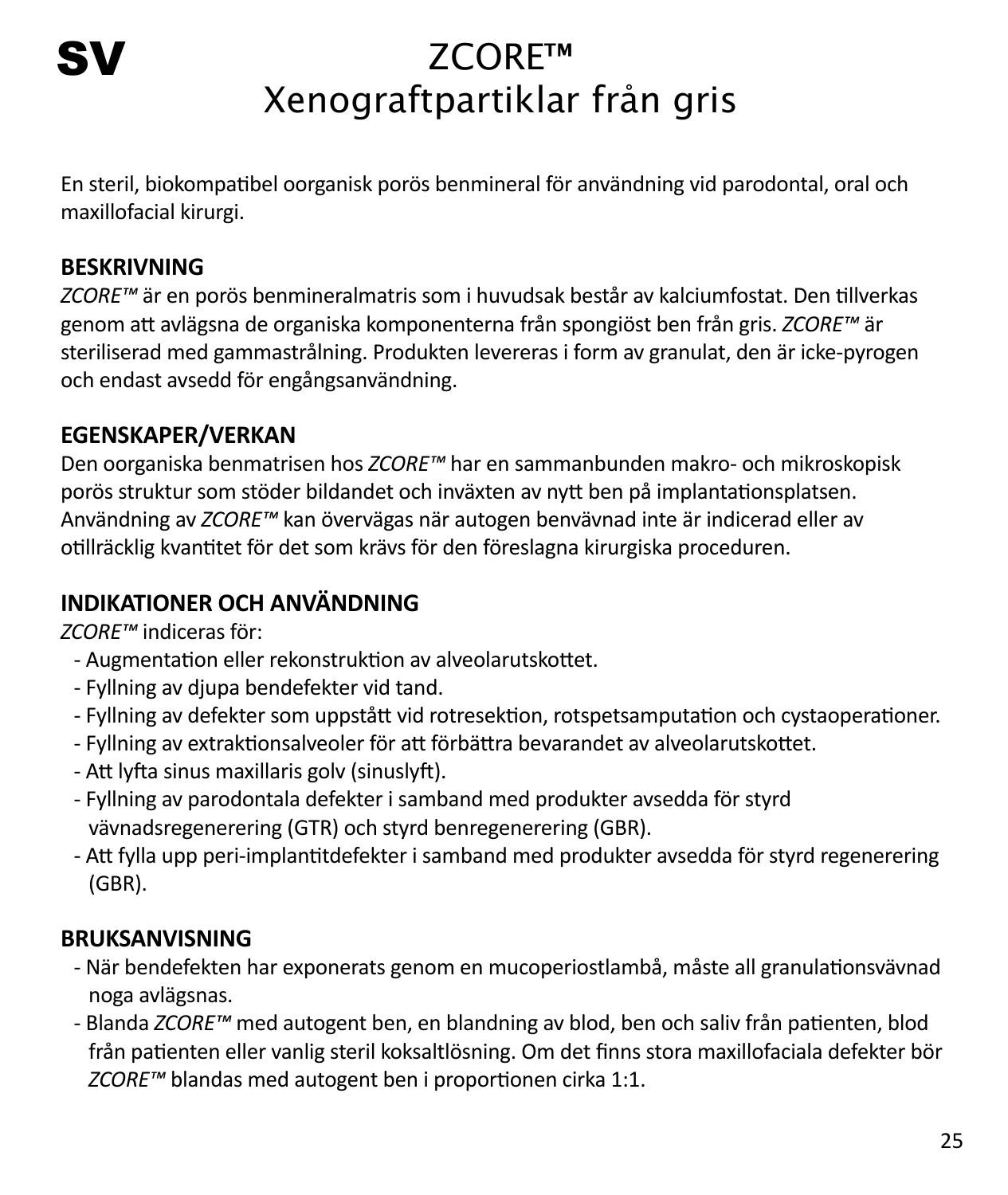- För att säkerställa att benvävnad nybildas ska *ZCORE™* endast placeras i direktkontakt med väl vaskulariserat ben. Kortikalt ben bör perforeras mekaniskt.
- Packa *ZCORE™* löst i bendefekten med sterila instrument. Användning av överdriven kraft gör att partiklarna trycks samman och den trabekulära arkitekturen förloras.
- Undvik att fylla defekten för mycket.
- Mucoperiostlambåerna bör sutureras för att om möjligt erhålla primär förslutning. Ett kirurgiskt förband kan placeras över såret under en till två veckor.
- Om primär sårslutning inte blir fullständig, bör lambån immobiliseras ytterligare (t.ex med incision genom periost) och/eller genom att ett bioresorberbart membran (t.ex. Resorbable Collagen Membrane) placeras över området med bengraften.

#### **KONTRAINDIKATIONER**

De vanliga kontraindikationerna för användning av bengrafter ska iakttas. *ZCORE™* ska inte användas hos patienter med:

- Akut eller kronisk infektion (osteomyelit) i det kirurgiska målområdet
- Metabola sjukdomar (diabetes, hyperparatyreoidism, osteomalaci)
- Allvarlig nedsatt njurfunktion, allvarlig leversjukdom
- Behandling med höga doser kortikosteroider
- Nedsatt vaskulär funktion i implantatområdet
- Osteoporos
- Känd allergi eller överkänslighet mot implantatmaterial som kommer från gris

# **VARNINGAR**

Produkten ska säkras för att förhindra rörelse och migration. Används på platser där graften kan inneslutas tillräckligt.

Får ej användas om förpackningen är öppnad eller skadad, eller om utgångsdatum har passerats.

*ZCORE™* kan inte omsteriliseras eller återanvändas. Öppnad, oanvänd produkt måste kasseras. In vivo-stabilitet kan påverkas negativt om produkten resteriliseras. Återanvändning kan orsaka korskontamination och infektion.

# **FÖRSIKTIGHETSÅTGÄRDER**

För att säkerställa att benvävnaden nybildas ska *ZCORE™* endast placeras i direktkontakt med väl vaskulariserad benvävnad. Borrning kan rekommenderas för att främja blödning från kortikalt ben.

Vid större defekter kan en blandning av autogent ben eller benmärg förbättra nybildning av ben.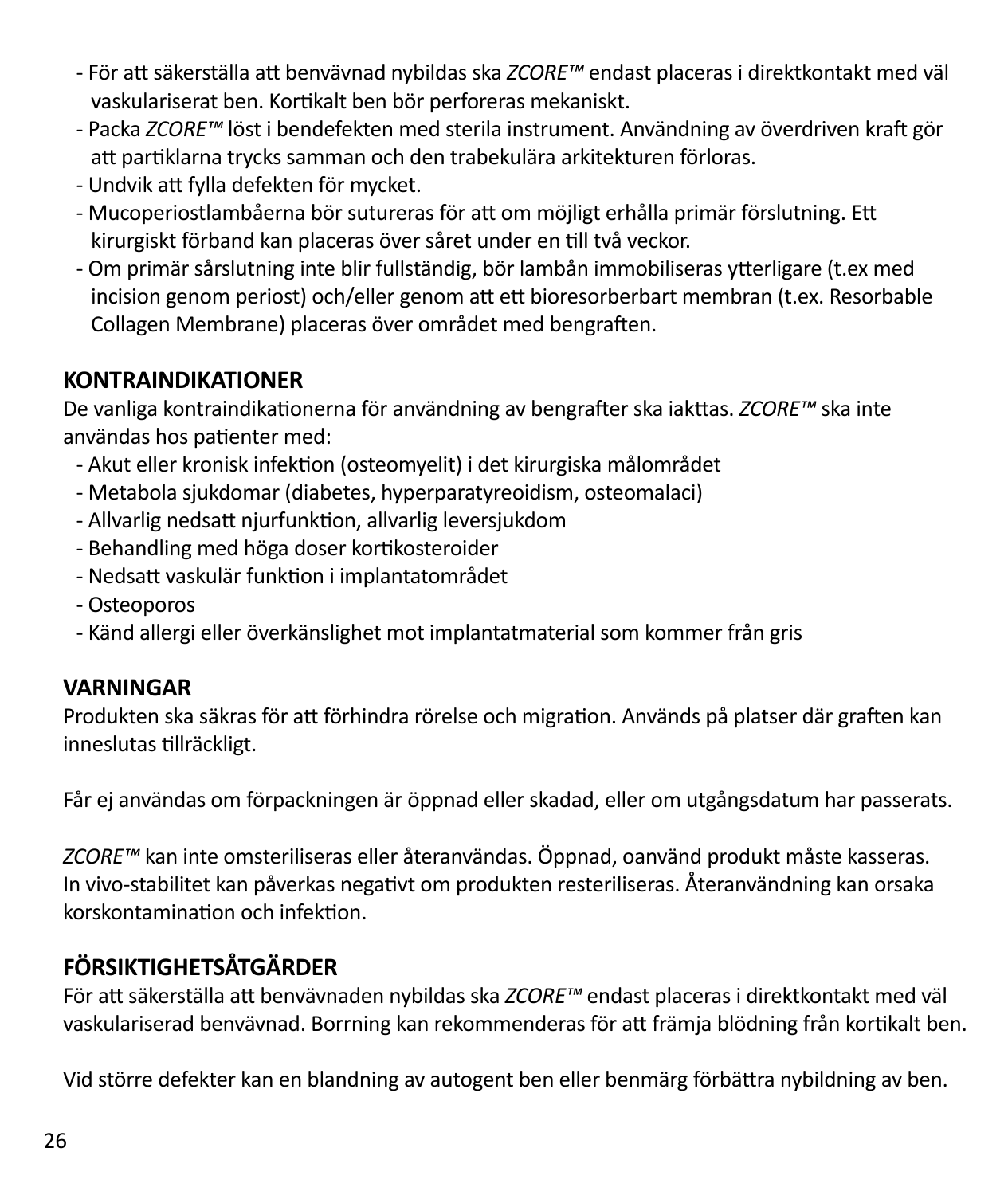#### *Implantologi*

I augmenterade områden bör generellt placeringen av titanfixturer göras först när benet har tillräcklig styrka och integritet för placering av dentala implantat. Detta är vanligen minst 6 månader efter implantationen av bengraftmaterial. För sinuslyft bör man vanligen vänta 9-12 månader efter implantation av bengraftmaterial innan titanfixturer sätts på plats. Röntgenbilder bör tas för att bekräfta benintegriteten innan placering av dentala implantat.

#### *Parodontologi*

Fyllning av parodontala defekter med *ZCORE™* kräver (tillsammans med plackkontroll) en framgångsrik lokalbehandling av den parodontala lesionen (t.ex. rotplaning, avlägsnande av granulationsvävnad) före implantation.

# **OBS**

Enligt federal lag i USA får denna produkt endast säljas av eller på ordination av legitimerad tandläkare.

#### **BIVERKNINGAR**

Möjliga komplikationer som kan förekomma vid alla dentala kirurgiska ingrepp, inklusive svullnad på ingreppsstället, bortfall av död vävnad från lambån, blödning, lokal inflammation, benförlust, infektion eller smärta.

#### **LEVERANSFORM**

*ZCORE™* levereras steril, icke-pyrogen och endast för engångsanvändning.

| Katalognummer | Partikelstorlek | Volvm             |
|---------------|-----------------|-------------------|
| <b>7S050</b>  | $0.25 - 1.0$ mm | 0.5 <sub>cc</sub> |
| 75100         |                 | 1.0 <sub>cc</sub> |
| 75200         |                 | 2.0 <sub>cc</sub> |
| ZS400         |                 | 4.0 cc            |
| 71100         | $1.0 - 2.0$ mm  | 1.0 <sub>cc</sub> |
| ZL200         |                 | 2.0 <sub>cc</sub> |

# **FÖRVARING**

Förvaras i rumstemperatur (15 ˚C - 30 ˚C).

# **MÄRKNINGSSYMBOLER**

Symboler kan användas på en del internationella förpackningsetiketter för enklare identifiering.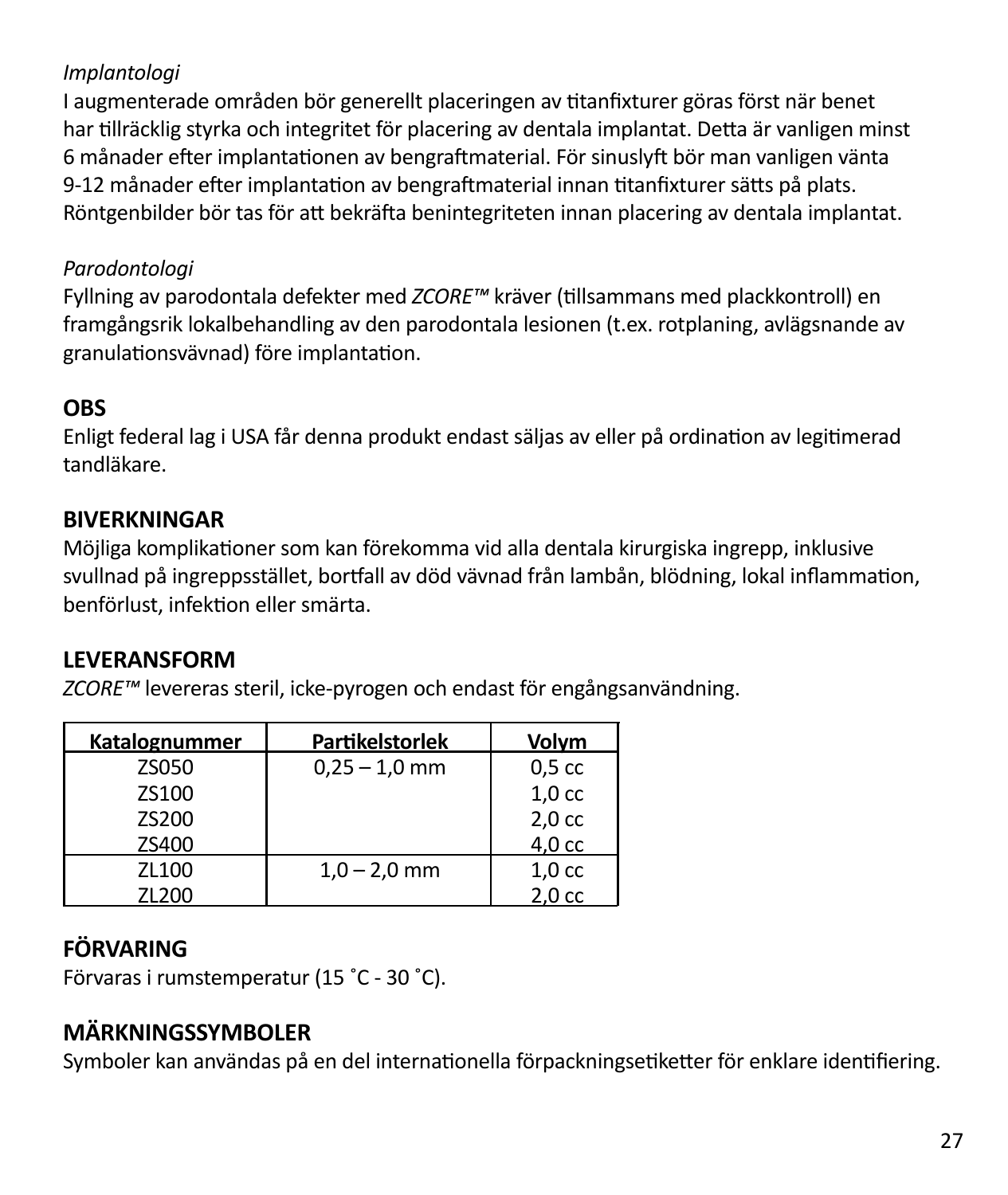|                | Försiktighet: Se bruksanvisning                                                                 |
|----------------|-------------------------------------------------------------------------------------------------|
|                | Används senast                                                                                  |
|                | Får ej återanvändas                                                                             |
| LOT            | Partinummer                                                                                     |
| STERILE R      | Steriliserad med strålning                                                                      |
| REF            | Katalognummer                                                                                   |
| <b>Rx ONIY</b> | Enligt federal lag i USA får denna<br>produkt endast säljas av eller på<br>ordination av läkare |
|                | Tillverkare                                                                                     |
|                | Använd inte produkten om<br>förseglingen eller förpackningen<br>har öppnats eller skadats       |
|                | Temperaturbegränsning                                                                           |
| EC<br>RFP      | Auktoriserad representant i EU                                                                  |



# M **Tillverkare:**

Collagen Matrix, Inc. 15 Thornton Road Oakland, New Jersey 07436, USA

# **Distribuerad av:** Osteogenics Biomedical, Inc. 4620 71st Street, Bldg 78-79 Lubbock, TX 79424 USA www.osteogenics.com +1-888-796-1923

# P**Auktoriserad representanti EU:** MDSS GmbH Schiffgraben 41 30175 Hannover, Tyskland

 $c \epsilon$   $\cos \epsilon$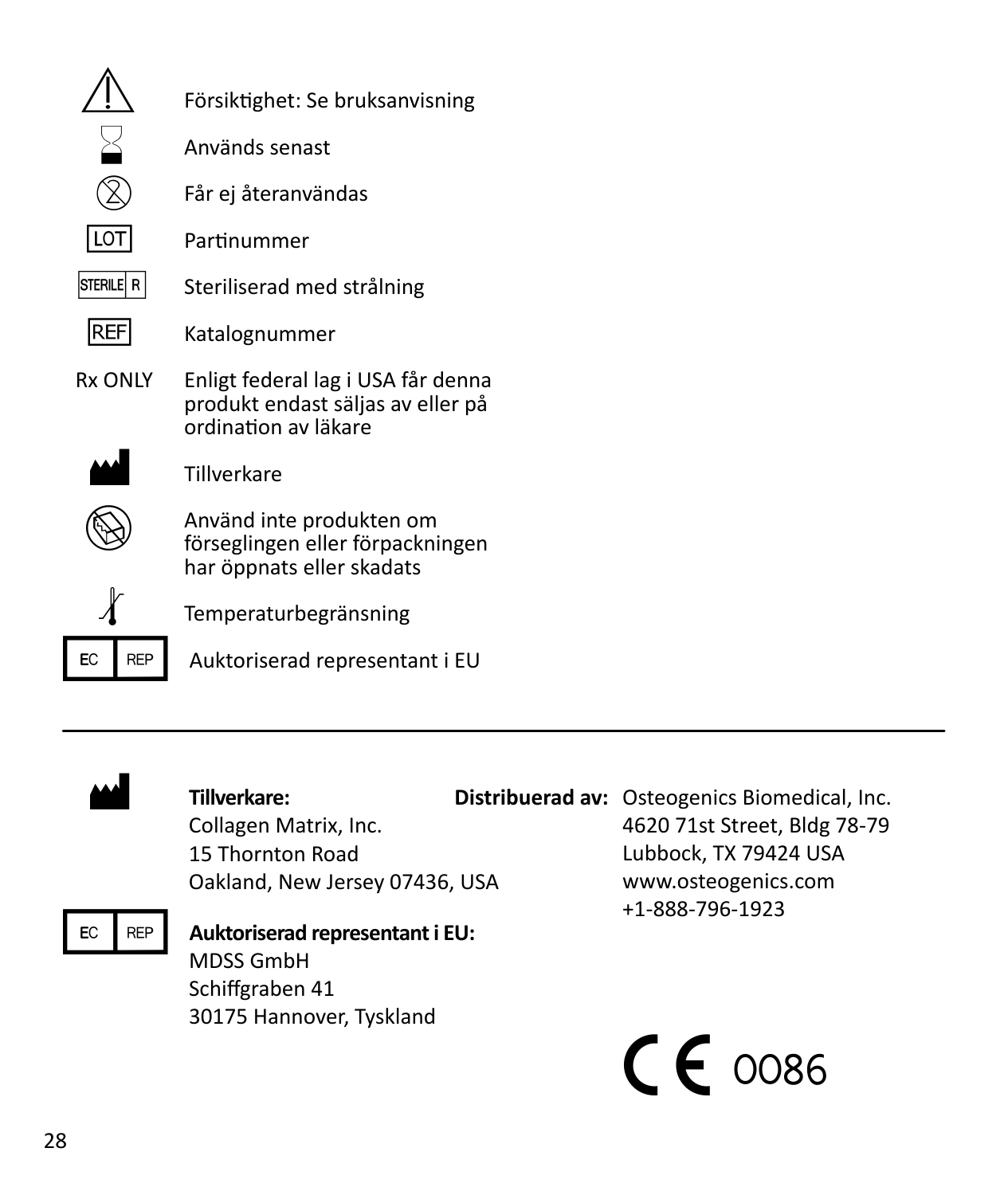# DA

# ZCORE™

# Porcint partikulært stof til xenotransplantation

Et sterilt, biokompatibelt uorganisk porøst knoglemineral til brug ved periodontal, oral og maxillofacial kirurgi.

#### **BESKRIVELSE**

*ZCORE™* er en porøs knoglemineralmatrix, der overvejende består af calciumfosfat. Den er fremstillet ved fjernelse af organiske komponenter fra porcin trabekulær knogle. *ZCORE™* er steriliseret med gammabestråling. Produktet fås i granulær form, det er ikke-pyrogent og er kun beregnet til engangsbrug.

# **EGENSKABER/VIRKEMÅDER**

*ZCORE™*'s uorganiske knoglematrix har en sammensat makro- og mikroskopisk porøs struktur, der understøtter dannelse og indvækst af ny knogle på implantationsstedet. Anvendelse af *ZCORE™* kan overvejes, når autogen knogle ikke er indiceret eller ikke forekommer i tilstrækkelig mængde til at opfylde behovene forbundet med det påtænkte kirurgiske indgreb.

# **INDIKATIONER OG ANVENDELSE**

*ZCORE™* er indiceret til:

- Øgning eller rekonstruktiv behandling af alveolekanten.
- Fyldning af periodontaldefekter inden i knoglen.
- Fyldning af defekter efter rodresektion, apikoektomi og cystektomi.
- Fyldning af ekstraktionshuller for at fremme bevarelsen af alveolekanten.
- Løft af den maxillære sinusbund.
- Fyldning af periodontaldefekter i kombination med produkter beregnet til styret vævsregeneration (GTR) og styret knogleregeneration (GBR).
- Fyldning af defekter omkring implantater i kombination med produkter beregnet til styret knogleregeneration (GBR).

# **BRUGSANVISNING**

- Efter frilæggelse af knogledefekten med en mukoperiostal lap skal alt granulationsvæv fjernes omhyggeligt.
- Bland *ZCORE™* med autogen knogle, knoglekoagulat, patientens blod eller sterilt fysiologisk saltvand. Hvis det drejer sig om store maxillofaciale defekter, skal *ZCORE™* blandes med autogen knogle i forholdet ca. 1:1.
- For at sikre dannelse af ny knogle må *ZCORE™* kun placeres i direkte kontakt med velvaskulariseret knogle. Kortikal knogle skal perforeres mekanisk.
- Fyld *ZCORE™* løseligt i knogledefekten ved anvendelse af et sterilt instrument. Hvis der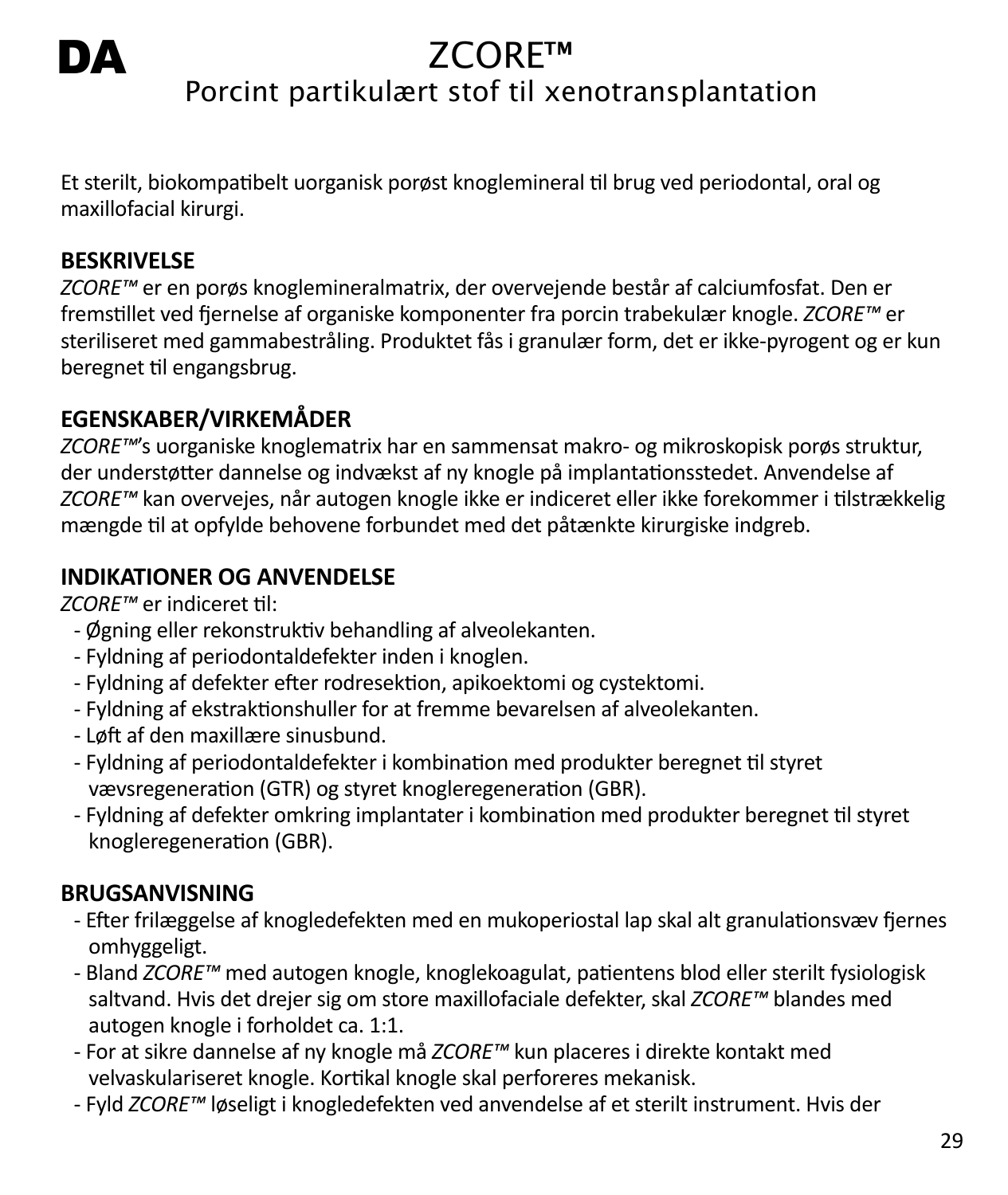anvendes for stor kraft, vil det føre til komprimering af partiklerne og tab af trabekulær arkitektur.

- Overfyldning af defekterne skal undgås.
- Hvis det er muligt, skal de mukoperiostale lapper fastsutureres for at opnå primær lukning. En kirurgisk bandage kan anlægges over såret i 1-2 uger.
- Hvis der ikke kan opnås fuldstændig primær sårlukning, skal der foretages yderligere immobilisering af lappen (fx ved incision gennem periosteum) og/eller en bioresorberbar membran (fx en resorberbar kollagenmembran) anlægges over knogletransplantationsstedet.

#### **KONTRAINDIKATIONER**

De sædvanlige kontraindikationer for anvendelse af knogletransplantater skal overholdes. *ZCORE™* bør ikke anvendes til patienter med:

- Akut eller kronisk infektion (osteomyelitis) på operationsstedet
- Metaboliske sygdomme (diabetes, hyperparathyreoidisme, osteomalaci)
- Alvorlig nyredysfunktion, alvorlig leversygdom
- Behandling med kortikosteroider i høje doser
- Svækket vaskulær funktion på implantationsstedet
- Osteoporose
- Kendt allergi eller overfølsomhed over for implanterbare materialer fremstillet på basis af svin

#### **ADVARSLER**

Produktet skal fastgøres forsvarligt for at forhindre bevægelse og migration. Det skal anvendes i områder, hvor transplantatet kan fastholdes på passende vis.

Må ikke anvendes, hvis pakningen er blevet åbnet eller beskadiget, eller hvis udløbsdatoen er overskredet.

*ZCORE™* må ikke resteriliseres eller genanvendes. Åbnet, ubrugt produkt skal kasseres. In vivo stabilitet kan blive ugunstigt påvirket ved resterilisering. Der kan forekomme krydskontamination og infektion, hvis produktet genanvendes.

#### **SIKKERHEDSFORANSTALTNINGER**

For at muliggøre dannelse af ny knogle må *ZCORE™* kun implanteres i direkte kontakt med velvaskulariseret knoglevæv. Det anbefales evt. at anvende boring for at muliggøre blødning fra kortikal knogle.

Ved større defekter kan en blanding af autogen knogle eller knoglemarv forbedre dannelsen af ny knogle.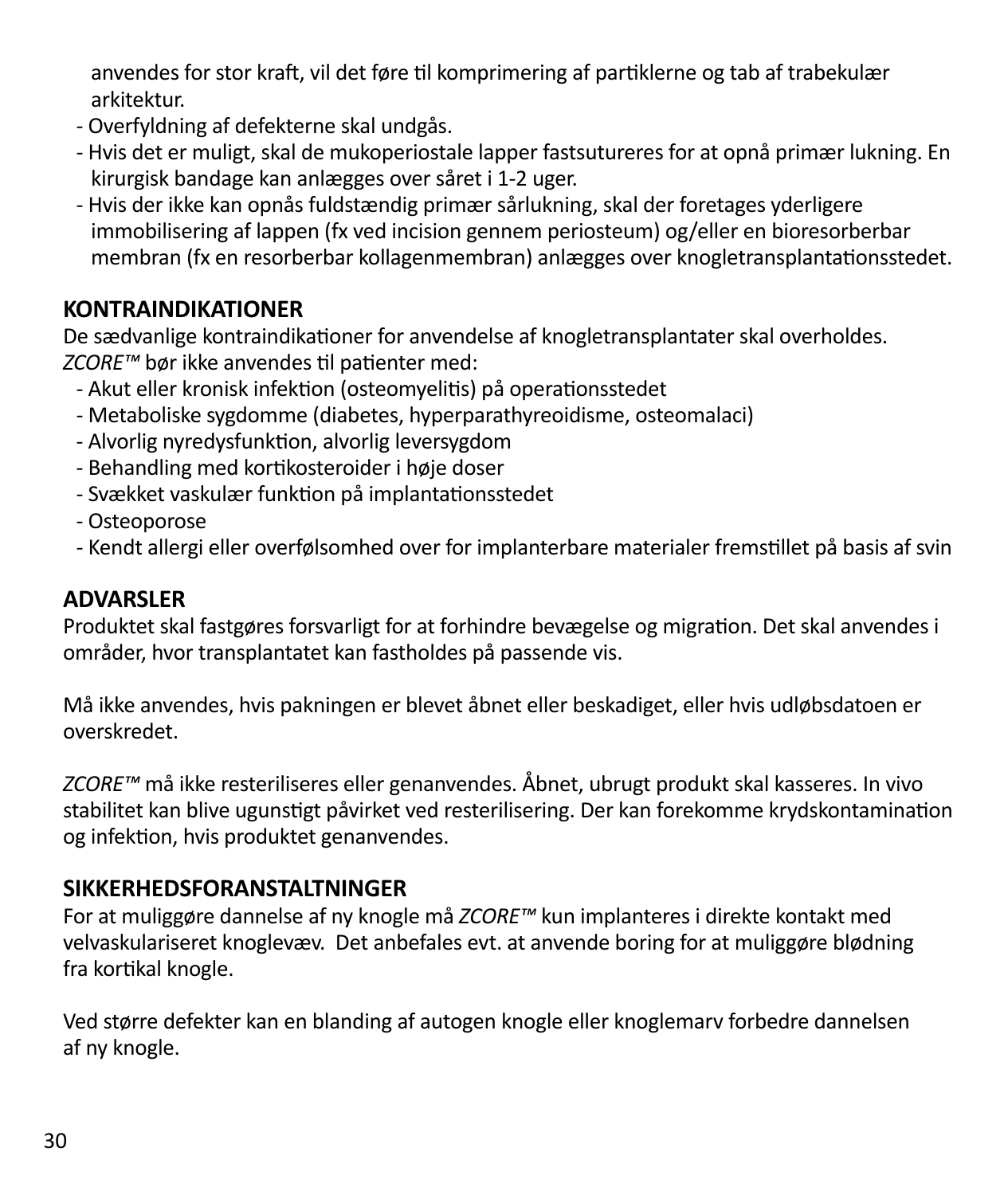#### *Implantologi*

Generelt skal indsættelse af titanium-fiksturer i øgede områder finde sted, når knoglen har tilstrækkelig styrke og integritet til, at der kan indsættes tandimplantater, hvilket typisk vil sige mere end 6 måneder efter implantation af et knogletransplantationsmateriale. Ved løft af sinusbunden skal der typisk gå 9-12 måneder efter implantation af knogletransplantationsmateriale før indsættelse af titanium-fiksturer. Knoglens integritet skal bekræftes ved røntgen før indsættelse af tandimplantater.

#### *Periodontologi*

Fyldning af periodontaldefekter med *ZCORE™* kræver (foruden fjernelse af plak) vellykket lokalbehandling af den periodontale læsion (fx glatning af roden, debridering af granulært væv) inden implantation.

# **FORSIGTIG**

Ifølge amerikansk lovgivning må denne anordning kun sælges af eller på foranledning af en autoriseret tandlæge.

# **BIVIRKNINGER**

Mulige komplikationer, som kan forekomme ved al tandkirurgi, omfatter hævelse på operationsstedet, afstødning af lappen, blødning, lokal inflammation, knogletab, infektion eller smerte.

#### **LEVERING**

*ZCORE™* leveres sterilt, ikke-pyrogent og udelukkende beregnet til engangsbrug.

| Katalognummer | Partikelstørrelse | Mængde           |
|---------------|-------------------|------------------|
| <b>7S050</b>  | $0,25-1,0$ mm     | $0.5$ ml         |
| 75100         |                   | 1.0 <sub>m</sub> |
| 75200         |                   | 2.0 <sub>m</sub> |
| ZS400         |                   | 4.0 ml           |
| 71100         | $1.0 - 2.0$ mm    | 1.0 <sub>m</sub> |
| ZL200         |                   | 2.0 <sub>m</sub> |

#### **OPBEVARING**

Opbevares ved stuetemperatur (15 ˚C/59 ˚F-30 ˚C/86 ˚F).

# **MÆRKATSYMBOLER**

Symbolerne avendes muligvis på etiketter til internationale pakninger med henblik på let identifikation.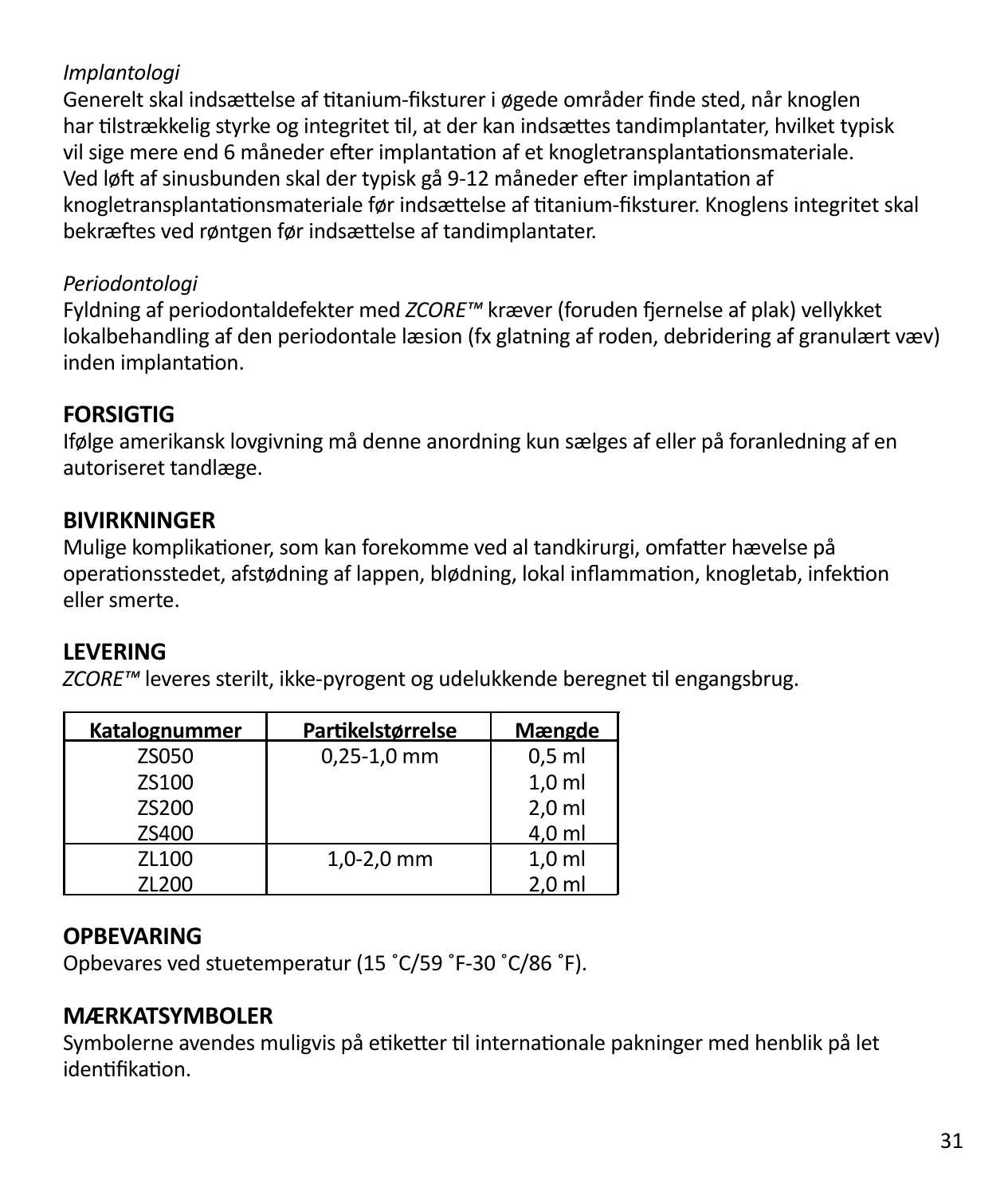|                | Forsigtig, se brugsanvisningen                                                                       |
|----------------|------------------------------------------------------------------------------------------------------|
|                | Anvendes inden                                                                                       |
|                | Må ikke genbruges                                                                                    |
| 10             | Partinummer                                                                                          |
| <b>STERILE</b> | Steriliseret med bestråling                                                                          |
| <b>REF</b>     | Katalognummer                                                                                        |
| Rx ONIY        | Ifølge amerikansk lovgivning<br>må denne anordning kun sælges<br>af eller på foranledning af en læge |
|                | Fabrikant                                                                                            |
|                | Må ikke anvendes, hvis<br>produktets sterilisationsbarriere<br>eller emballage er beskadiget         |
|                | Temperaturbegrænsning                                                                                |
|                | Autoriseret repræsentant i den<br>Europæiske Union                                                   |



# Fabrikant:

Collagen Matrix, Inc. 15 Thornton Road Oakland, New Jersey 07436 USA

**FC Autoriseret repræsentant i EU:** MDSS GmbH Schiffgraben 41 30175 Hannover Tyskland

**Distribueret af:** Osteogenics Biomedical, Inc. 4620 71st Street, Bldg 78-79 Lubbock, TX 79424 USA www.osteogenics.com +1 888-796-1923

 $c \epsilon$   $\cos \epsilon$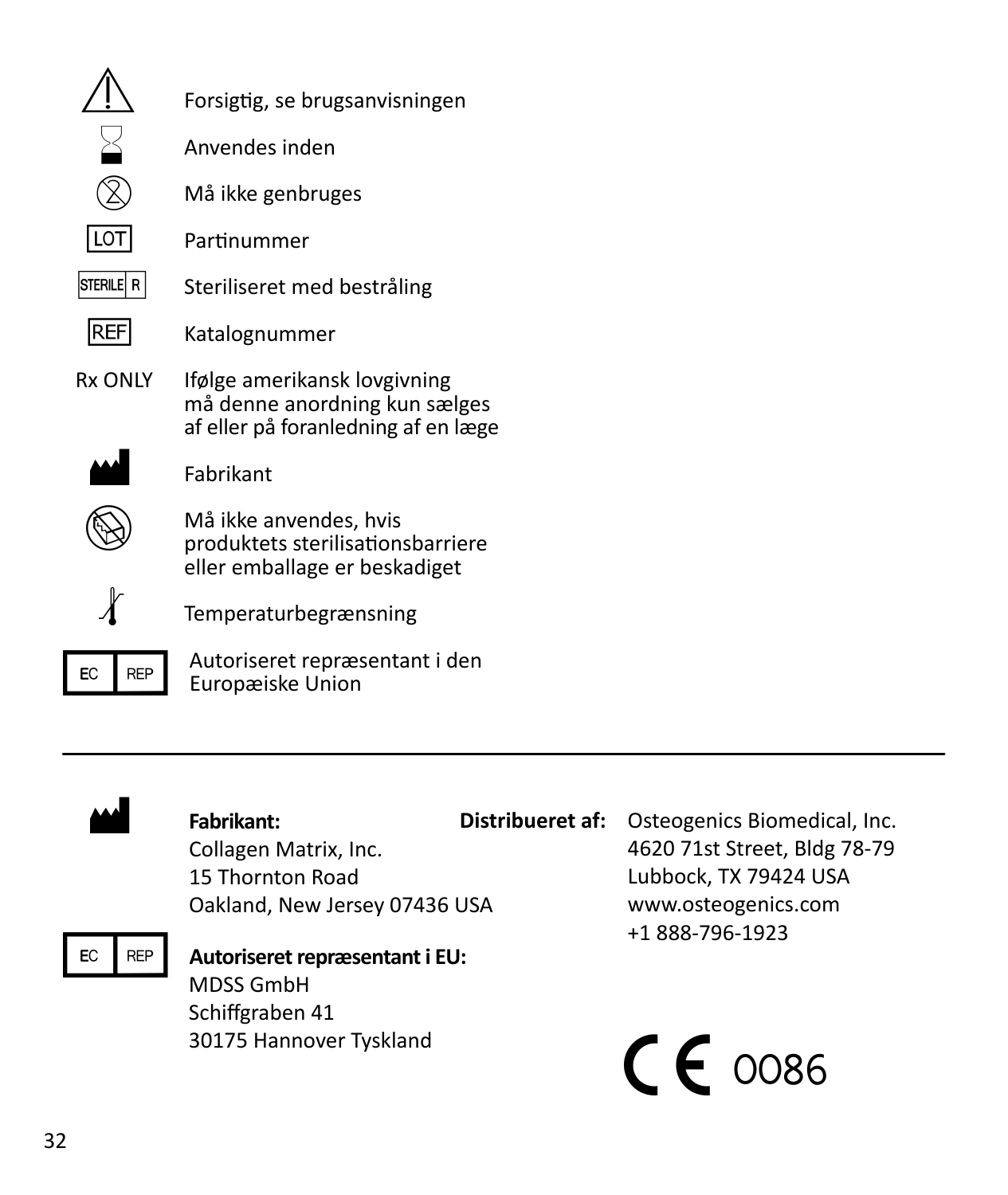# ZCORE™ Varkens-xenotransplantaat-deeltjes

Een steriel, biocompatibel, anorganisch poreus botmineraal voor gebruik in parodontale, orale en maxillofaciale chirurgie.

#### **BESCHRIJVING**

NL

*ZCORE™* is een poreuze botmineraalmatrix, overwegend bestaande uit calciumfosfaat. Het product wordt geproduceerd door de organische componenten uit spongieus bot van varkens te verwijderen. *ZCORE™* is gesteriliseerd door middel van gammastraling. Het product is verkrijgbaar in de vorm van korrels. Het is niet-pyrogeen en is uitsluitend bestemd voor eenmalig gebruik.

# **EIGENSCHAPPEN/WERKING**

De anorganische botmatrix van *ZCORE™* heeft een onderling verbonden macro- en microscopische poreuze structuur die de vorming en ingroei van nieuw bot op de implantatieplaats bevordert. Het gebruik van *ZCORE™* kan worden overwogen wanneer autogeen bot niet is geïndiceerd of in onvoldoende hoeveelheid aanwezig is om in de behoeften van de voorgestelde chirurgische ingreep te voorzien.

# **INDICATIES EN GEBRUIK**

*ZCORE™* is geïndiceerd voor:

- opbouw of reconstructieve behandeling van de alveolaire kam
- vullen van parodontale defecten onder bot
- vullen van defecten na wortelresectie, apexresectie en cystectomie
- vullen van extractieholten voor verbeterd behoud van de alveolaire kam
- elevatie van de bodem van de sinus maxillaris
- vullen van parodontale defecten in combinatie met producten bestemd voor geleide weefselregeneratie (guided tissue regeneration, GTR) en geleide botregeneratie (guided bone regeneration, GBR)
- vullen van defecten rond een implantaat in combinatie met producten bestemd voor geleide botregeneratie (GBR)

# **GEBRUIKSAANWIJZING**

- Na blootlegging van het botdefect met een mucoperiostale flap moet al het granulatieweefsel zorgvuldig worden verwijderd.
- Meng *ZCORE™* met autogeen bot, botcoagulum ('osseous coagulum'), bloed van de patiënt of steriel fysiologisch zout. Bij grote maxillofaciale defecten moet *ZCORE™* met autogeen bot worden gemengd in een verhouding van ongeveer 1 op 1.
- Om de vorming van nieuw bot te garanderen moet *ZCORE™* uitsluitend in direct contact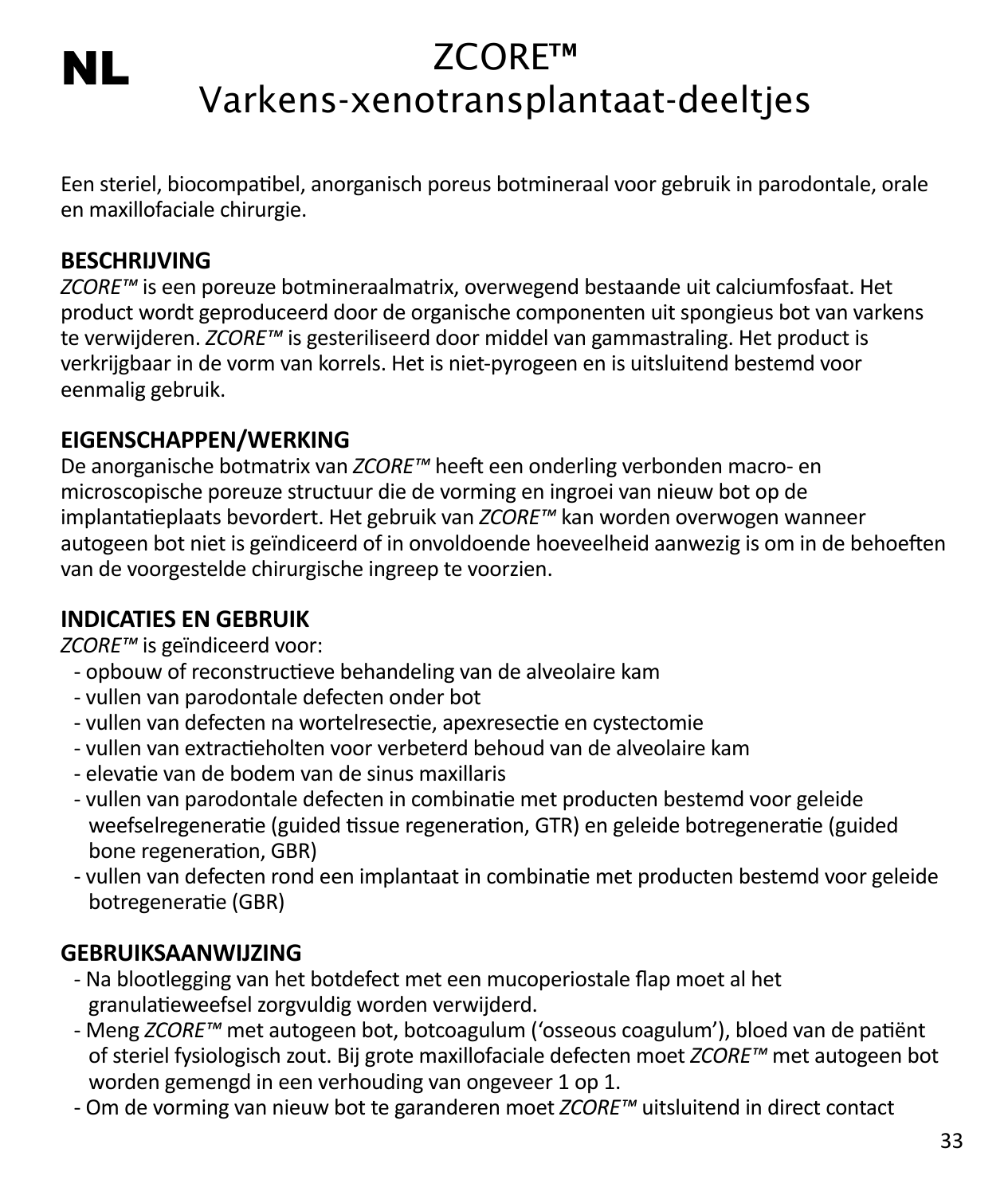met goed gevasculariseerd bot worden geplaatst. Corticaal bot moet mechanisch worden geperforeerd.

- Vul het botdefect losjes met *ZCORE™* met gebruik van een steriel instrument. Gebruik van bovenmatige kracht leidt tot compressie van de deeltjes en verlies van trabeculaire architectuur.
- Zorg dat de defecten niet overmatig gevuld worden.
- Mucoperiostale flappen moeten worden gehecht om primaire sluiting te verkrijgen, indien mogelijk. Er kan gedurende één à twee weken een chirurgisch verband op de wond aangebracht.
- Als er geen volledige primaire wondsluiting kan worden verkregen, moet de flap verder worden geïmmobiliseerd (bv. door incisie via het periosteum) en/of moet een bioabsorbeerbare membraan (bv. resorbeerbare collageenmembraan) op de plaats van het bottransplantaat worden aangebracht.

# **CONTRA-INDICATIES**

De gebruikelijke contra-indicaties voor het gebruik van bottransplantaten moeten in acht worden genomen. *ZCORE™* mag niet worden gebruikt bij patiënten met:

- acute of chronische infectie (osteomyelitis) op de operatieplaats
- metabole aandoeningen (diabetes, hyperparathyroïdie, osteomalacie)
- ernstige nierdisfunctie, ernstige leveraandoening
- corticosteroïdentherapie met hoge dosis
- vaatbeschadiging op de plaats van implantatie
- osteoporose
- bekende allergie of overgevoeligheid voor implantaatmateriaal afkomstig van varkens

# **WAARSCHUWINGEN**

Het hulpmiddel moet goed worden vastgemaakt om beweging en migratie te voorkomen. Gebruik het transplantaat waar het afdoende kan worden beheerst.

Niet gebruiken als de verpakking geopend of beschadigd is of als de vervaldatum is verstreken.

*ZCORE™* mag niet opnieuw worden gesteriliseerd of opnieuw worden gebruikt. Open ongebruikte producten moeten worden afgevoerd. Bij hersterilisatie kan de stabiliteit in vivo negatief worden beïnvloed. Bij hergebruik kunnen kruisbesmetting en infectie optreden.

# **VOORZORGSMAATREGELEN**

Om de vorming van nieuw bot te bevorderen moet *ZCORE™* uitsluitend in direct contact met goed gevasculariseerd botweefsel worden geïmplanteerd. Het verdient wellicht aanbeveling te boren om het bloeden van corticaal bot te bevorderen.

Bij grote defecten kan een mengsel van autogeen bot of beenmerg de vorming van nieuw bot bevorderen.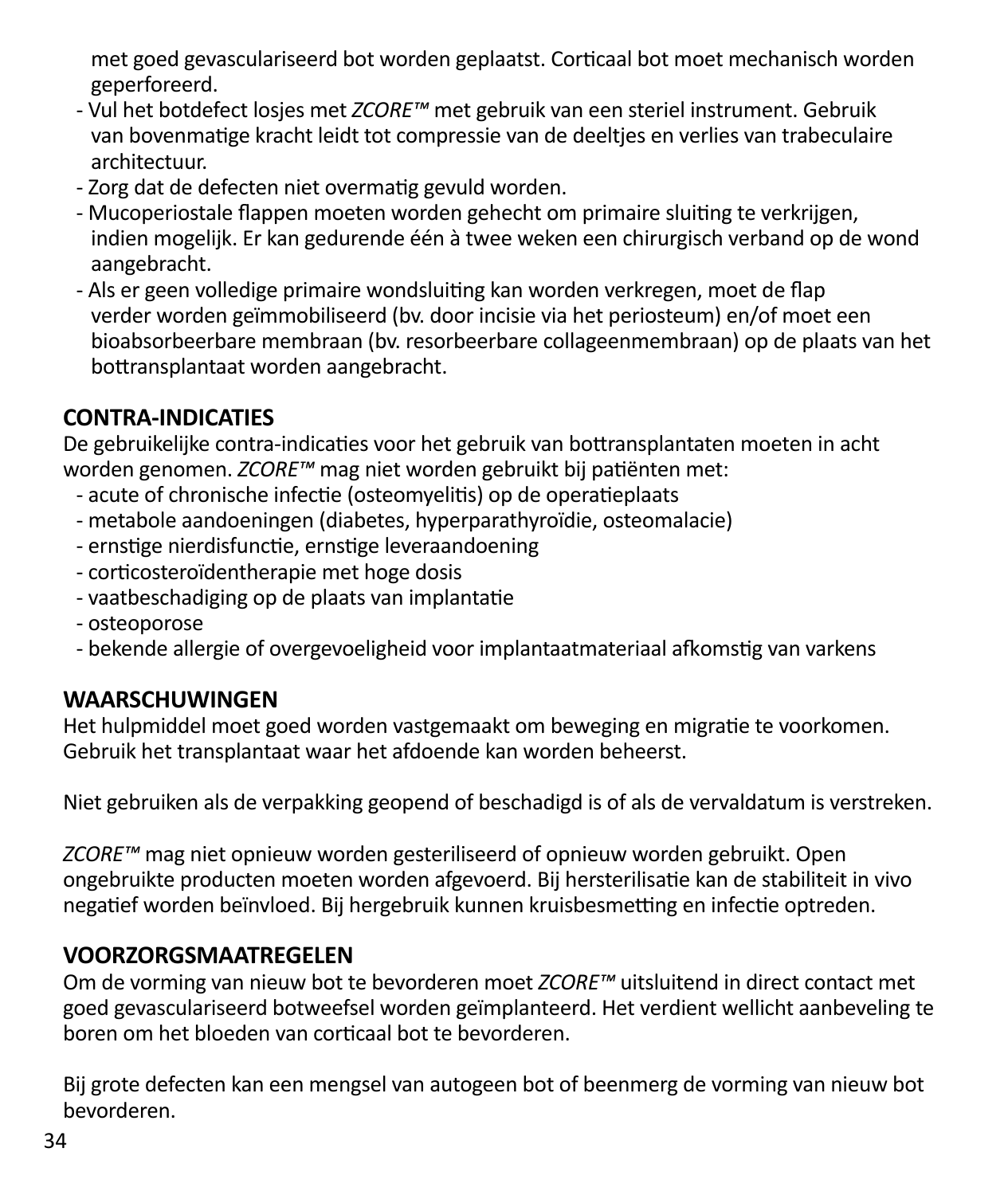#### *Implantologie*

Meestal worden aangebracht op opgebouwde plaatsen zodra het bot voldoende sterkte en integriteit heeft voor een dentaal implantaat. Dit is meestal meer dan 6 maanden na de implantatie van bottransplantaatmateriaal. Bij een sinusbodemelevatie worden titaan fixtures meestal pas 9 à 12 maanden na de implantatie van bottransplantaatmateriaal aangebracht. Er moet een röntgenfoto worden genomen om voorafgaand aan een tandheelkundige implantatie de integriteit van het bot te bevestigen.

#### *Parodontologie*

Het vullen van parodontale defecten met *ZCORE™* vereist voorafgaand aan de implantatie (samen met plaquebestrijding) de geslaagde plaatselijke behandeling van de parodontale laesie (bv. rootplaning, debridement van granulair weefsel).

# **OPGELET:**

Krachtens de federale wetgeving van de Verenigde Staten mag dit product uitsluitend door of in opdracht van een erkende tandarts of arts worden verkocht.

# **BIJWERKINGEN**

Mogelijke complicaties die kunnen optreden tijdens alle tandheelkundige ingrepen, zijn onder meer zwelling van de operatieplaats, loslaten van de flappen, bloeden, plaatselijke inflammatie, botverlies, infectie of pijn.

#### **WIJZE VAN LEVERING**

*ZCORE™* wordt steriel, niet-pyrogeen geleverd en is uitsluitend bestemd voor eenmalig gebruik.

| Catalogus-nummer | Deeltjes-grootte | Volume           |
|------------------|------------------|------------------|
| <b>7S050</b>     | $0,25 - 1,0$ mm  | $0.5$ ml         |
| 75100            |                  | 1.0 <sub>m</sub> |
| 75200            |                  | $2.0$ ml         |
| ZS400            |                  | 4.0 ml           |
| ZL100            | $1.0 - 2.0$ mm   | 1.0 <sub>m</sub> |
| ZL200            |                  | $2.0$ ml         |

# **OPSLAG**

Bewaren bij kamertemperatuur 15 ˚C – 30 ˚C (59 ˚F – 86 ˚F).

# **OP DE ETIKETTERING GEBRUIKTE SYMBOLEN**

Op de etikettering van bepaalde internationale verpakkingen kan gebruik worden gemaakt van symbolen die gemakkelijk herkenbaar zijn.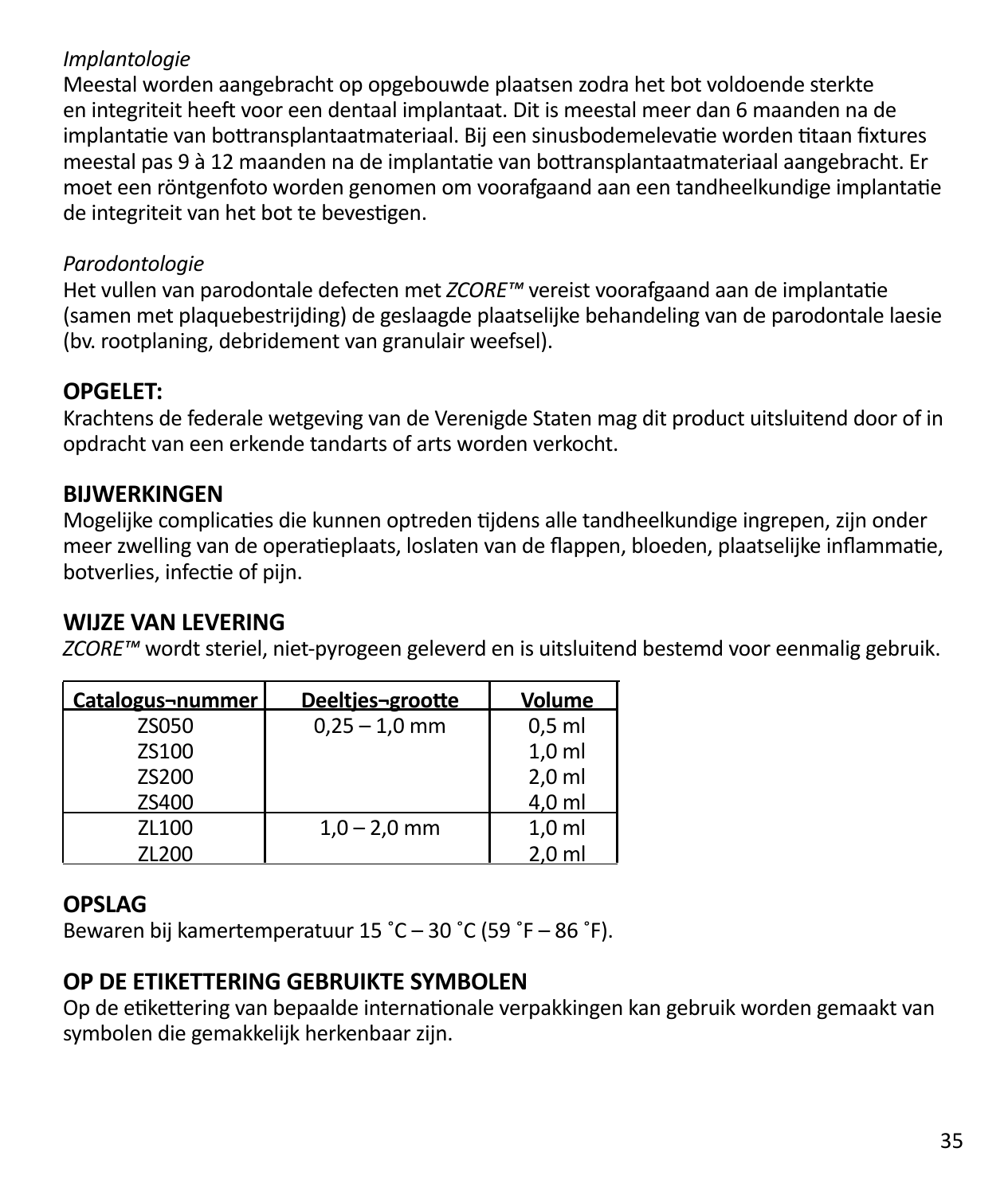|                | Let op, zie gebruiksaanwijzing                                                                                                                   |
|----------------|--------------------------------------------------------------------------------------------------------------------------------------------------|
|                | Uiterste gebruiksdatum                                                                                                                           |
|                | Niet opnieuw gebruiken                                                                                                                           |
|                | Partijnummer                                                                                                                                     |
| STERILE R      | Gesteriliseerd door middel van<br>bestraling                                                                                                     |
| <b>REF</b>     | Catalogusnummer                                                                                                                                  |
| <b>Rx ONIY</b> | Krachtens de federale wetgeving<br>van de Verenigde Staten mag dit<br>product uitsluitend door of in<br>opdracht van een arts worden<br>verkocht |
|                | Fabrikant                                                                                                                                        |
|                | Het product mag niet worden<br>gebruikt als de sterilisatiebarrière<br>of de verpakking van het product<br>beschadigd is                         |
|                | Temperatuurlimieten                                                                                                                              |
| FC             | Gemachtigd vertegenwoordiger<br>in de FU                                                                                                         |



# **Fabrikant**

Collagen Matrix, Inc. 15 Thornton Road Oakland, New Jersey 07436, VS

P**Gemachtigd vertegenwoordigerin de EU** MDSS GmbH Schiffgraben 41

30175 Hannover, Duitsland

**Gedistribueerd door:**  Osteogenics Biomedical, Inc. 4620 71st Street, Bldg 78-79 Lubbock, TX 79424, VS www.osteogenics.com +1 888-796-1923

 $C\epsilon$  0086